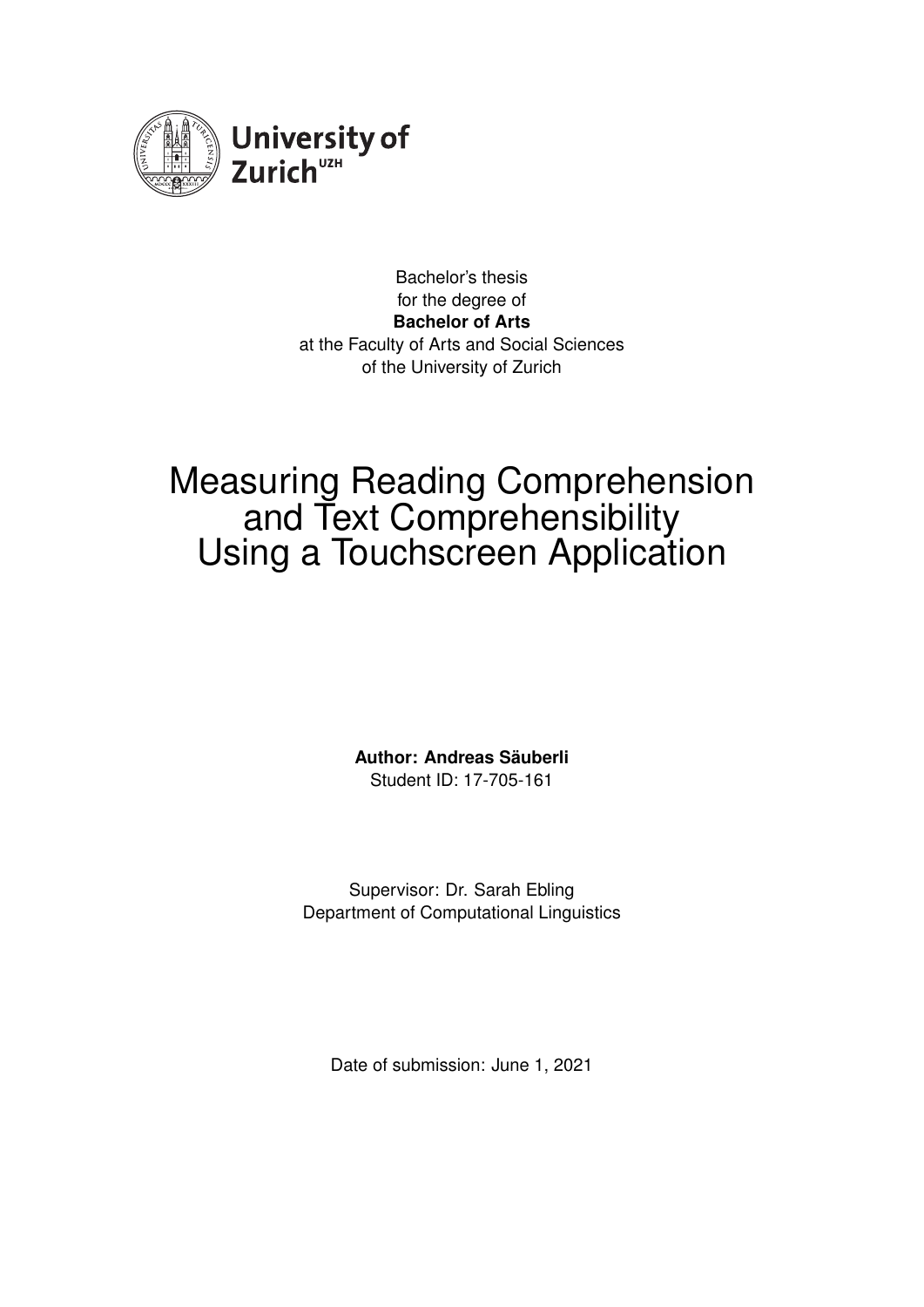### <span id="page-1-0"></span>**Abstract**

Being able to measure reading comprehension is relevant for a variety of research questions and applications, for example testing a person's reading comprehension skills or evaluating the comprehensibility of texts in easy-to-read language. Often, readability formulas based on superficial linguistic features or perceived comprehensibility ratings are used, as more accurate and objective comprehension tests tend to be expensive, time-consuming and sometimes difficult to implement for subjects with reading difficulties. In this thesis, I propose using computer-based testing with touchscreen devices as a means to simplify and accelerate data collection using comprehension tests, and to facilitate experiments with less proficient readers. I demonstrate this by designing and implementing a mobile touchscreen application and validating its effectiveness in an experiment with a small sample of people with intellectual disabilities. The results suggest that there is no difference between measuring comprehension using the application and traditional paper-and-pencil tests. In the future, such an application could be used to collect more reliable and authentic data about information accessibility in texts with diverse target groups, but more extensive testing and usability improvements are still necessary.

### **Zusammenfassung**

Leseverständnis messbar zu machen ist relevant für eine Vielzahl von Forschungsfragen und Anwendungen, beispielsweise für die Prüfung der Leseverständnisfähigkeiten einer Person oder die Evaluierung der Verständlichkeit von Texten in leichter Sprache. Oftmals werden Lesbarkeitsformeln basierend auf oberflächlichen sprachlichen Merkmalen oder subjektive Verständlichkeitsbewertungen verwendet, da genauere und objektivere Verständnistests tendenziell teuer, aufwendig und manchmal schwer implementierbar für Personen mit Leseschwierigkeiten sind. In dieser Arbeit schlage ich computerbasierte Tests auf Touchscreen-Geräten vor als Mittel, die Datenerhebung mit Verständnistests zu vereinfachen und zu beschleunigen, und Experimente mit Teilnehmern mit geringerer Lesefertigkeit zu ermöglichen. Um dies zu demonstrieren, entwerfe und implementiere ich eine mobile Touchscreen-Applikation und überprüfe deren Effektivität in einem Experiment mit einer kleinen Stichprobe von Personen mit kognitiven Beeinträchtigungen. Die Resultate deuten darauf hin, dass es keinen Unterschied gibt zwischen Verständnismessungen mithilfe der Applikation und traditionellen Tests auf Papier. In Zukunft könnte eine solche Applikation dazu verwendet werden, zuverlässigere und authentischere Daten über die Zugänglichkeit von Informationen in Texten mit diversen Zielgruppen zu erheben, wobei aber noch umfangreichere Tests und Verbesserungen der Benutzerfreundlichkeit notwendig sind.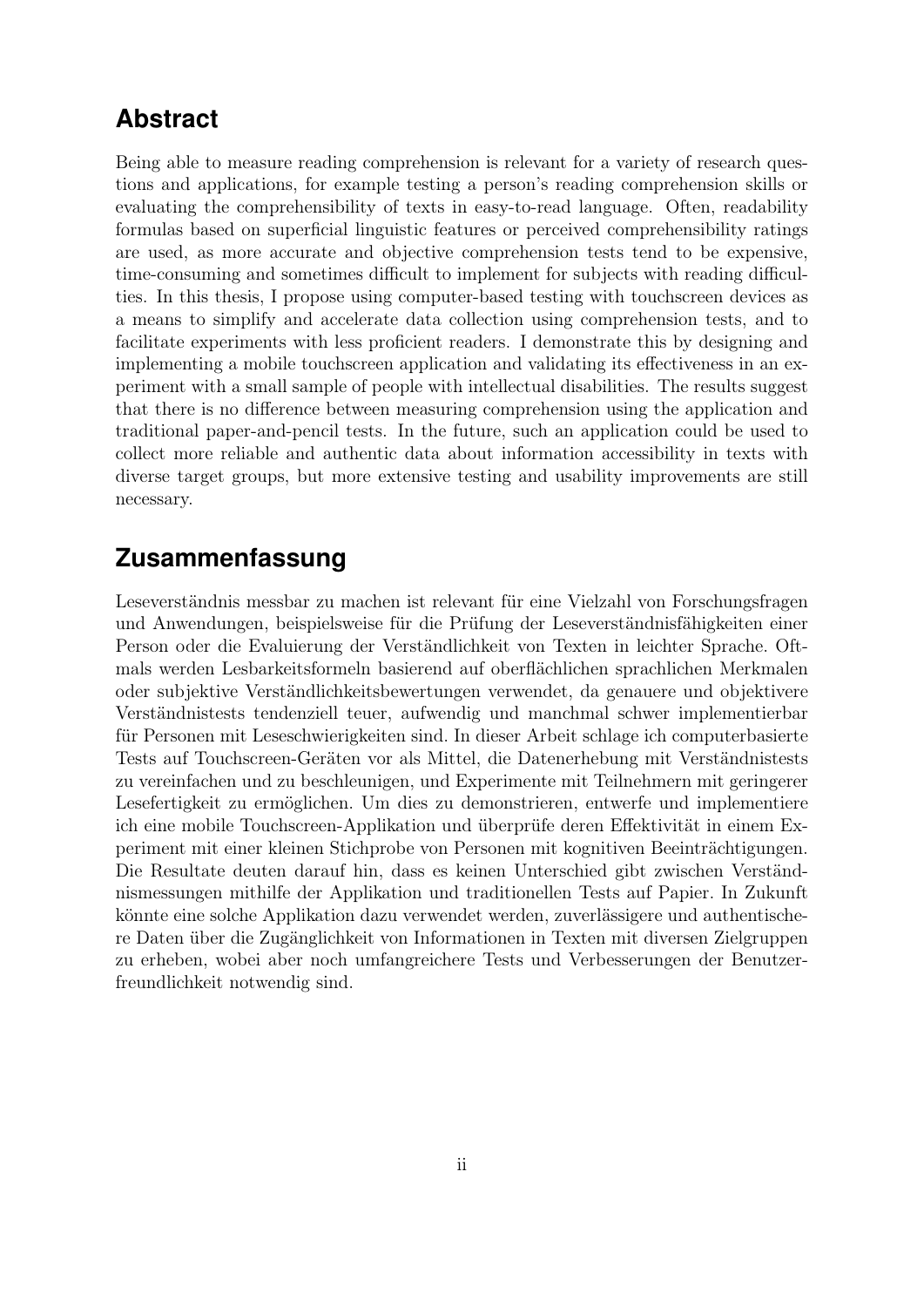## <span id="page-2-0"></span>**Acknowledgments**

First and foremost, I would like to thank Sarah Ebling, who motivated me to take up this challenge, supported me during the entire project and was the best supervisor I could have wished for.

I would also like to thank Silvia Hansen-Schirra and Silke Gutermuth for sharing their expertise in easy-to-read language reception and for their guidance on the experiment design, and Laura Schiffl and Silvana Deilen for their valuable feedback on the task implementations and the project in general.

I am also indebted to Franz Holzknecht for helping me with the experiment design and data analysis.

I am grateful to collaboration partners at capito/atempo, especially Ursula Semlitsch for her experience with the participant group and her diligent work in recruiting participants and conducting the experiment. I also owe special thanks to all the study participants.

Last but not least, I would like to thank my fellow students at the University of Zurich and my family for motivating and enduring me throughout the highs and lows of the project.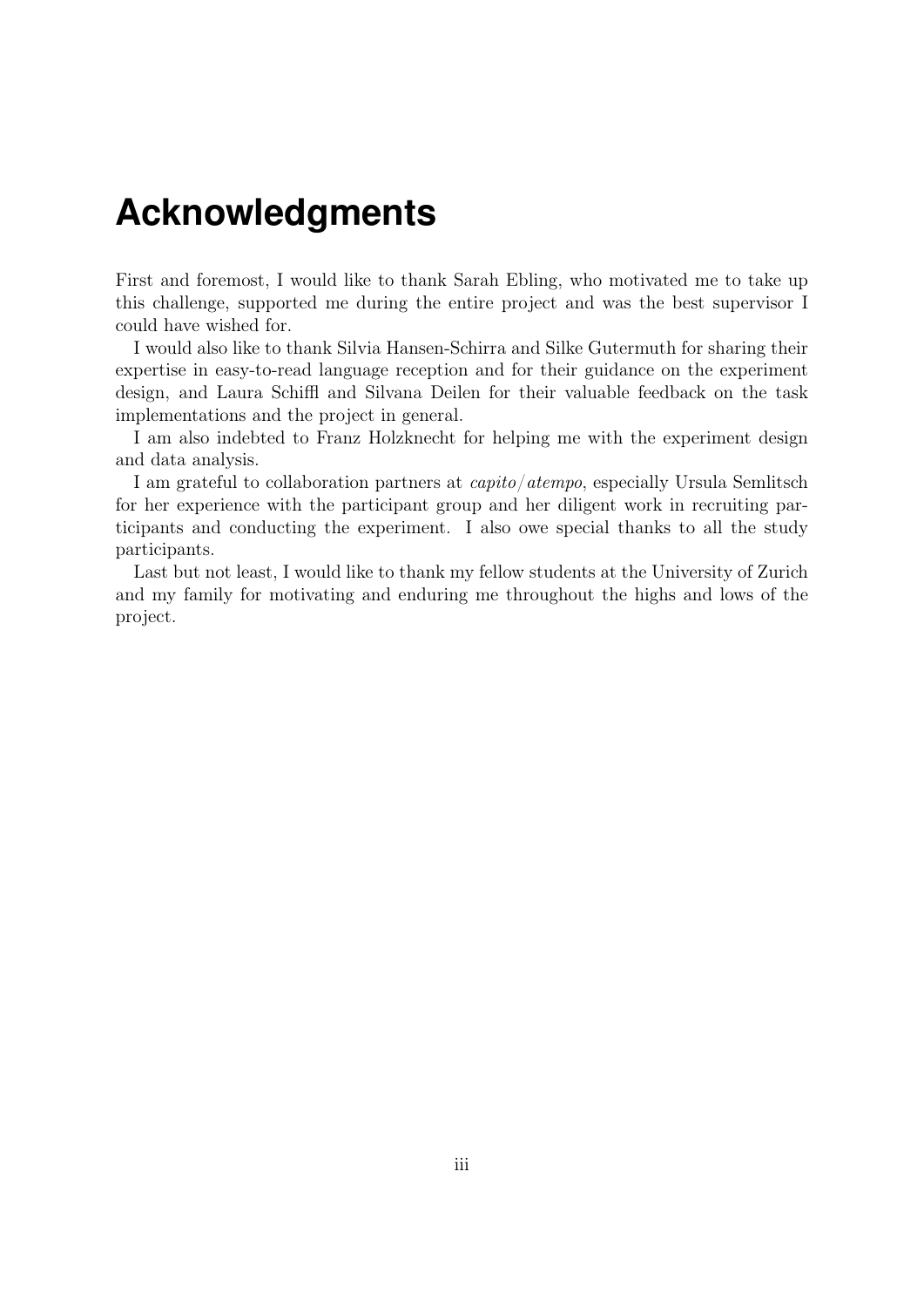# <span id="page-3-0"></span>**Contents**

|             | <b>Abstract</b>                 |                                                                                                                                                                                                      | ij.                                                                                                                                                                                                                                            |  |  |  |  |  |
|-------------|---------------------------------|------------------------------------------------------------------------------------------------------------------------------------------------------------------------------------------------------|------------------------------------------------------------------------------------------------------------------------------------------------------------------------------------------------------------------------------------------------|--|--|--|--|--|
|             |                                 | <b>Acknowledgments</b>                                                                                                                                                                               | iii                                                                                                                                                                                                                                            |  |  |  |  |  |
|             | <b>Contents</b>                 |                                                                                                                                                                                                      | iv                                                                                                                                                                                                                                             |  |  |  |  |  |
|             | <b>List of Figures</b>          |                                                                                                                                                                                                      |                                                                                                                                                                                                                                                |  |  |  |  |  |
|             |                                 | <b>List of Tables</b>                                                                                                                                                                                | vi<br>vii<br>viii<br>1<br>$\mathbf 2$<br>$\overline{2}$<br>3<br>3<br>$\overline{4}$<br>$\overline{4}$<br>$\overline{5}$<br>$6\,$<br>$\overline{7}$<br>$\overline{7}$<br>$8\,$<br>9<br>11<br>13<br>13<br>13<br>15<br>16<br>16<br>20<br>20<br>22 |  |  |  |  |  |
|             |                                 | <b>List of Acronyms</b>                                                                                                                                                                              |                                                                                                                                                                                                                                                |  |  |  |  |  |
| 1           |                                 | <b>Introduction</b>                                                                                                                                                                                  |                                                                                                                                                                                                                                                |  |  |  |  |  |
| $\mathbf 2$ | 2.1<br>2.2<br>2.3               | Reading comprehension and text comprehensibility<br>Approaches to measuring comprehension and comprehensibility $\dots$ .<br>2.2.1<br>2.2.2<br>Perceived comprehensibility ratings<br>2.2.3<br>2.2.4 |                                                                                                                                                                                                                                                |  |  |  |  |  |
| 3           | 3.1<br>3.2<br>3.3<br>3.4        | Okra: a touchscreen application for comprehension testing                                                                                                                                            |                                                                                                                                                                                                                                                |  |  |  |  |  |
| 4           | 4.1<br>4.2<br>4.3<br>4.4<br>4.5 | <b>Experimental validation and exploration</b><br>Materials<br>Comprehension questions and ratings<br>4.4.1<br>4.4.2                                                                                 |                                                                                                                                                                                                                                                |  |  |  |  |  |
|             | 4.6                             |                                                                                                                                                                                                      |                                                                                                                                                                                                                                                |  |  |  |  |  |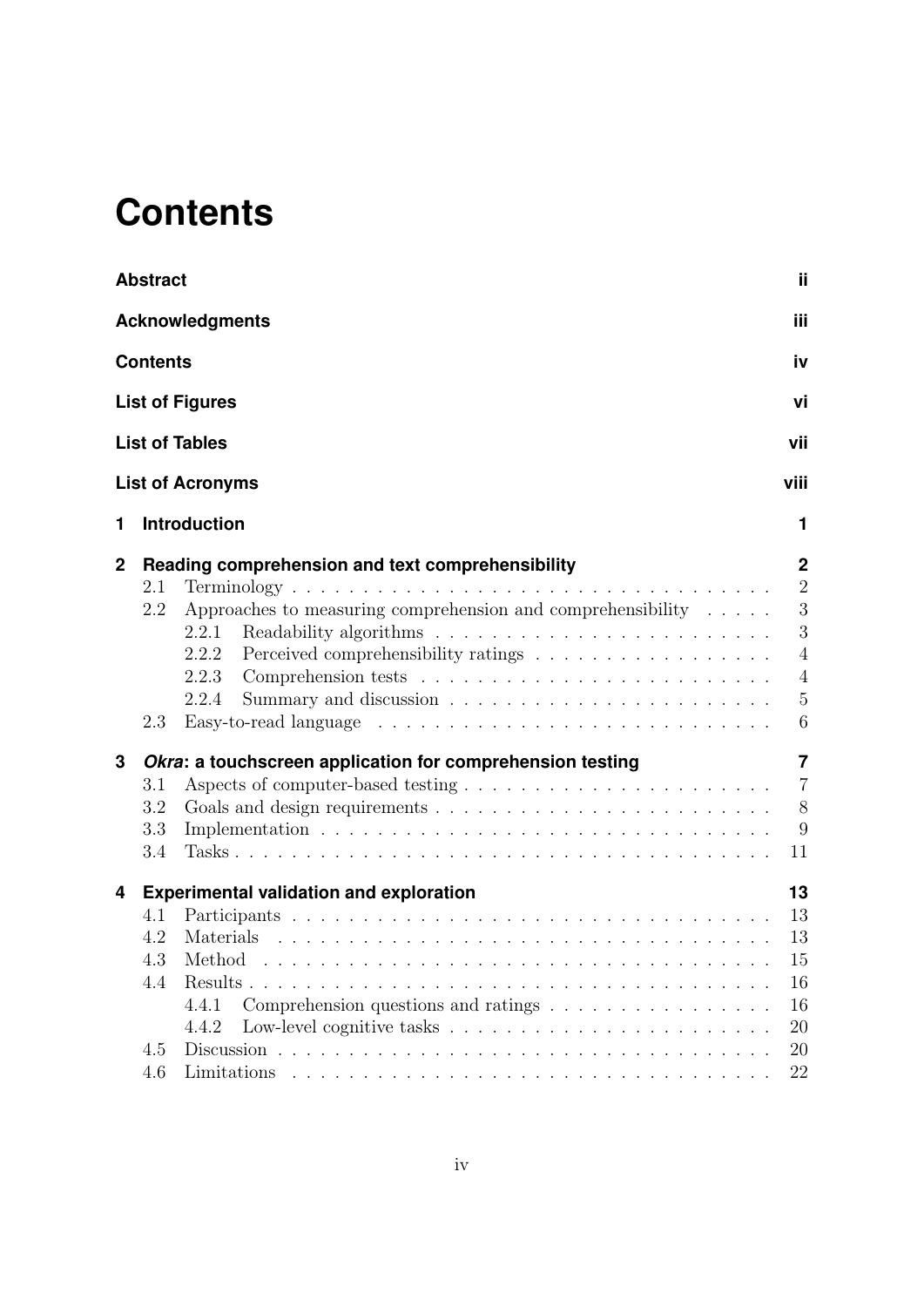| 5 Conclusion and outlook    | 24 |
|-----------------------------|----|
| <b>References</b>           | 25 |
| <b>A</b> Correlation matrix | 29 |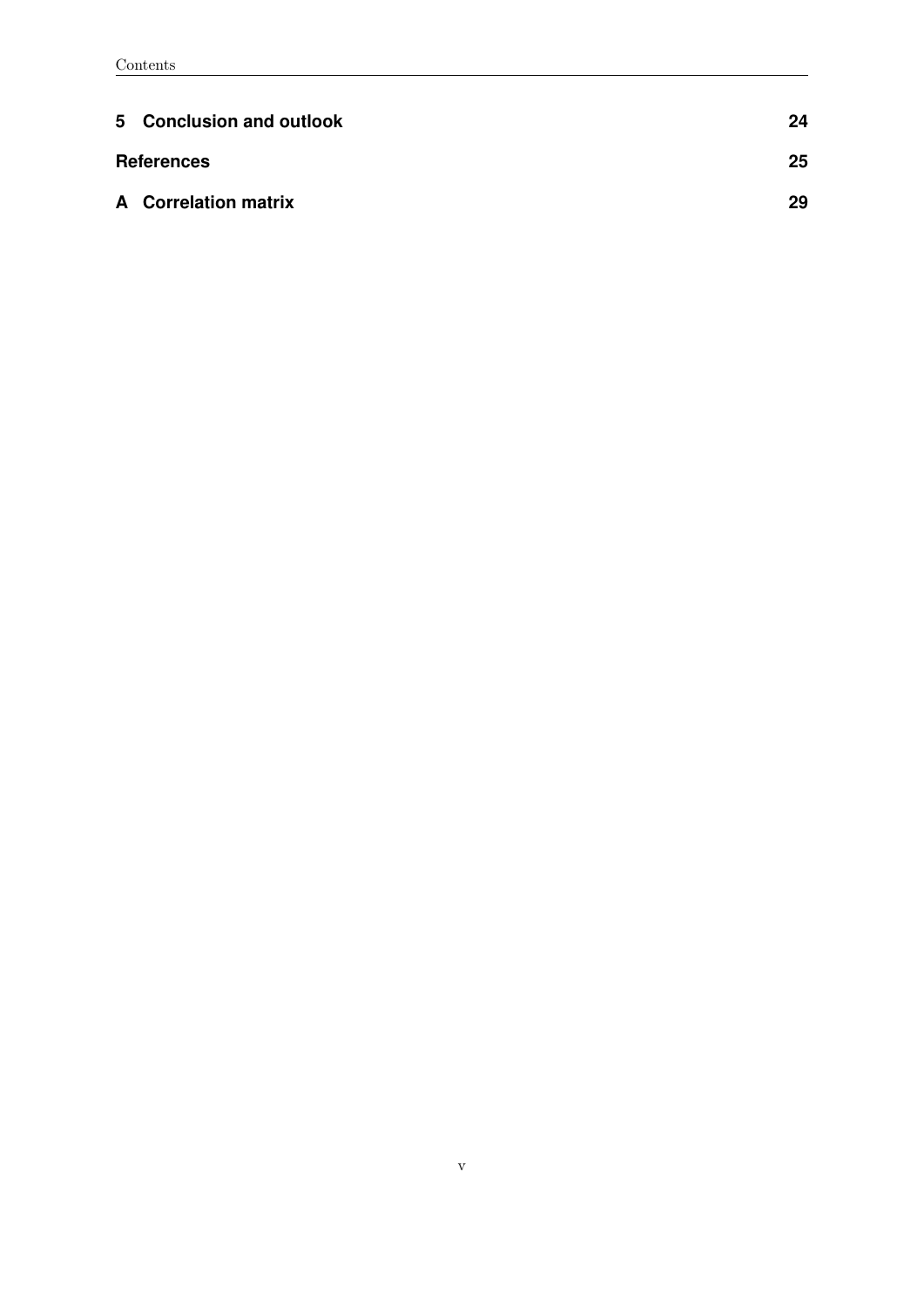# <span id="page-5-0"></span>**List of Figures**

| 4.1 Wright map showing participant and item measures for multiple-choice   |    |
|----------------------------------------------------------------------------|----|
|                                                                            |    |
| 4.2 Wright maps showing participant and text measures for rating responses | 19 |
| 4.3 Density graph comparing reading times of texts read on the tablet and  |    |
|                                                                            |    |
|                                                                            |    |
|                                                                            |    |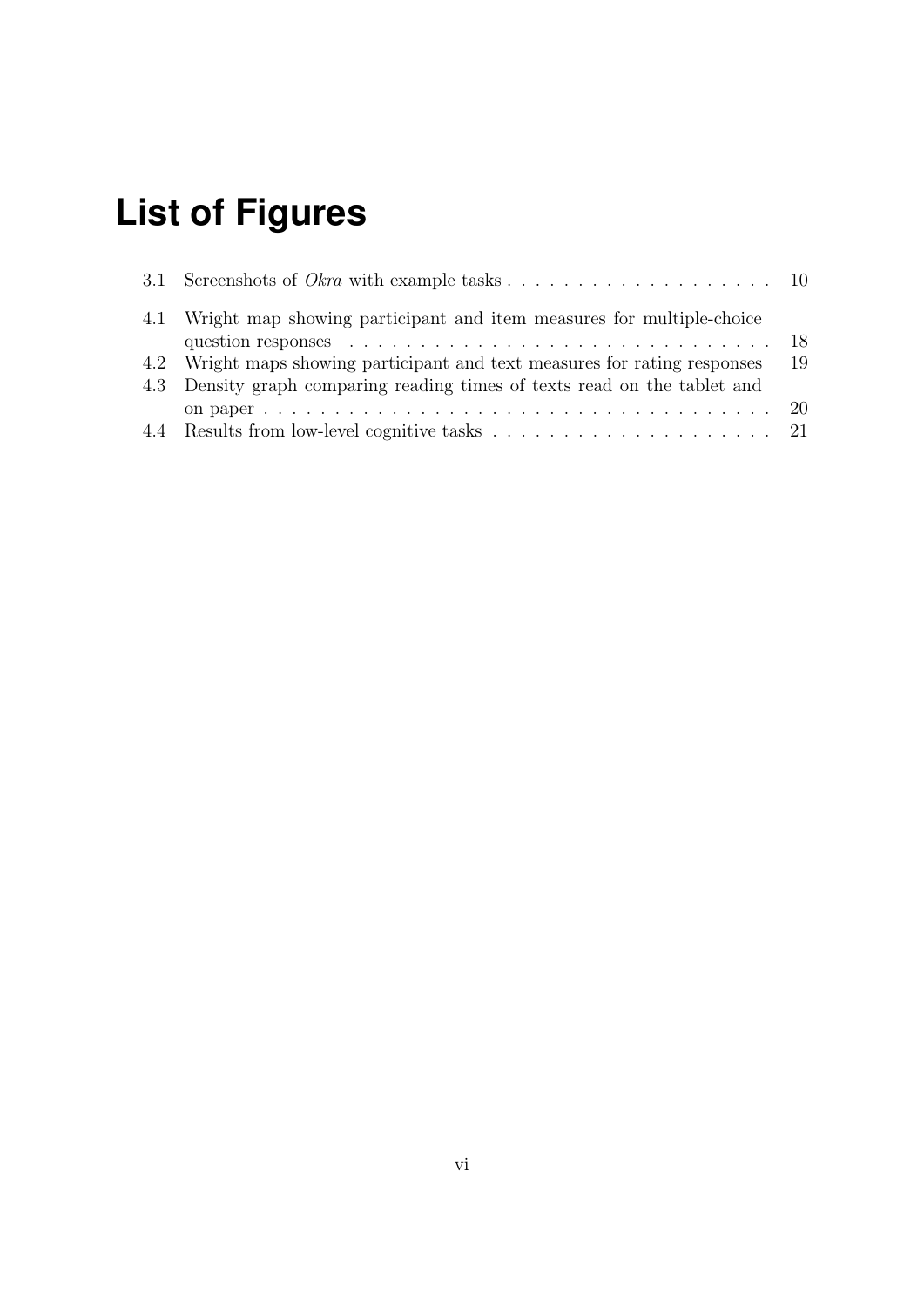# <span id="page-6-0"></span>**List of Tables**

| 2.1 Simplified overview of selected (dis)advantages of different approaches for |  |  |  |  |
|---------------------------------------------------------------------------------|--|--|--|--|
| measuring reading comprehension and text comprehensibility $\dots \dots$        |  |  |  |  |
|                                                                                 |  |  |  |  |
| A.1 Correlation matrix of measurements from the experiment 29                   |  |  |  |  |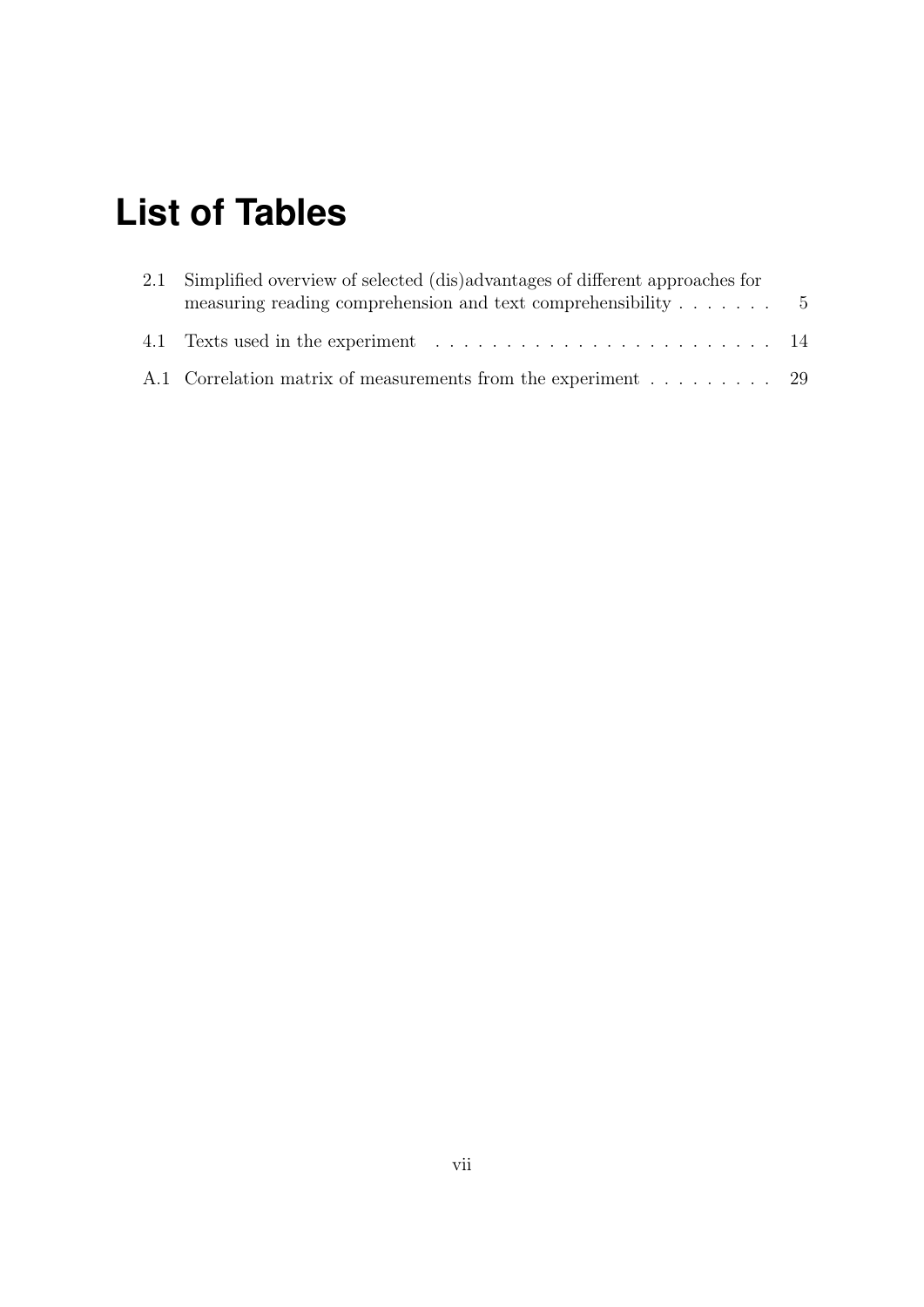## <span id="page-7-0"></span>**List of Acronyms**

<span id="page-7-10"></span>**APA** Austria Press Agency [13](#page-20-3)

<span id="page-7-8"></span>**API** application programming interface [11](#page-18-1)

<span id="page-7-4"></span>**CEFR** Common European Framework of Reference for Languages [6](#page-13-1)

<span id="page-7-2"></span>**EEG** electroencephalography [5](#page-12-2)

<span id="page-7-9"></span>**GPL** GNU General Public License [11](#page-18-1)

<span id="page-7-3"></span>**LL** Leicht Lesen [6,](#page-13-1) [13](#page-20-3)

<span id="page-7-1"></span>**MVP** minimum viable product [1,](#page-8-1) [11](#page-18-1)

<span id="page-7-6"></span>**PWA** progressive web application [9,](#page-16-1) [11](#page-18-1)

<span id="page-7-7"></span>**QR** Quick Response [9](#page-16-1)

<span id="page-7-5"></span>**UI** user interface [9,](#page-16-1) [11,](#page-18-1) [22](#page-29-1)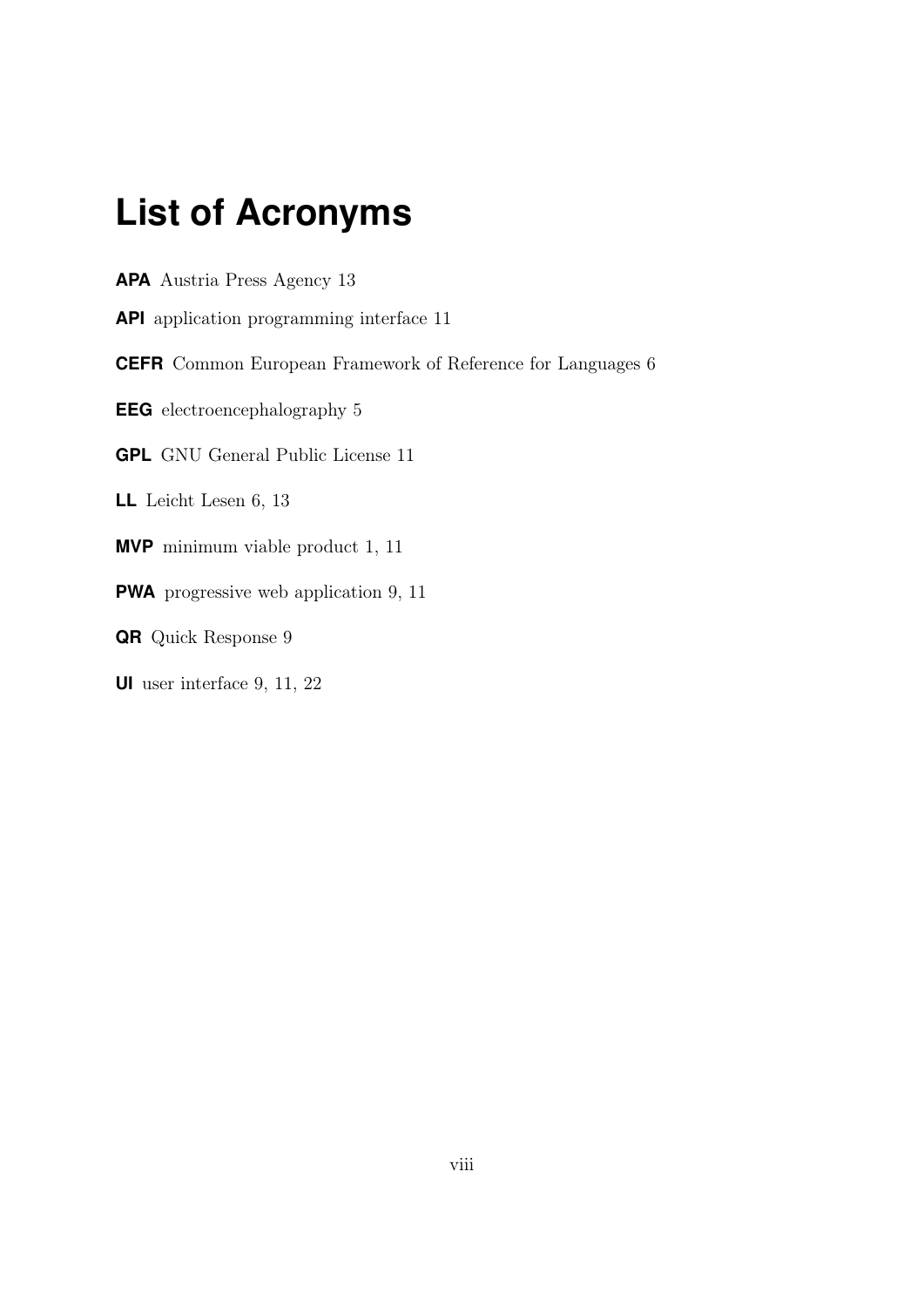# <span id="page-8-1"></span><span id="page-8-0"></span>**1 Introduction**

Quantifying how well a text is understood by a reader is difficult. Nevertheless, many research questions and applications heavily depend on reliable measurements of comprehension, for example when evaluating and estimating the quality of automatic text simplification systems, verifying information accessibility for people with reading difficulties, finding appropriate language material for use in education, and for numerous research areas in psycholinguistics. Besides the methods of measurement being difficult to implement, large sample sizes are usually needed due to high between-subject variability, and data collection is slow and expensive. This is particularly true for research questions involving populations with lower reading proficiencies, such as the typical target groups of easy-to-read language. At the same time, many members of these target groups are able to use devices like personal computers or smartphones effectively and independently. This raises the question: Is there a way to leverage accessible technology to accelerate and simplify the measurement of reading comprehension with a wide range of representative readers?

This thesis takes a closer look at these issues and proposes a way to improve experimental data collection using touchscreen-based testing. It also presents initial evidence to assess the effectiveness of this method.

The thesis is divided into three parts. The first part (Chapter [2\)](#page-9-0) is an overview of existing commonly used approaches to measuring reading comprehension and text comprehensibility, and highlights their advantages and disadvantages. In the second part (Chapter [3\)](#page-14-0), I present the design and implementation of a [minimum viable product](#page-7-1) [\(MVP\)](#page-7-1) for a touchscreen application with the goal of facilitating comprehension measurement with larger sample sizes and target groups with more accessibility needs. The last part (Chapter [4\)](#page-20-0) is an experimental validation of the application with participants with intellectual disabilities, comparing it with traditional paper-and-pencil methods.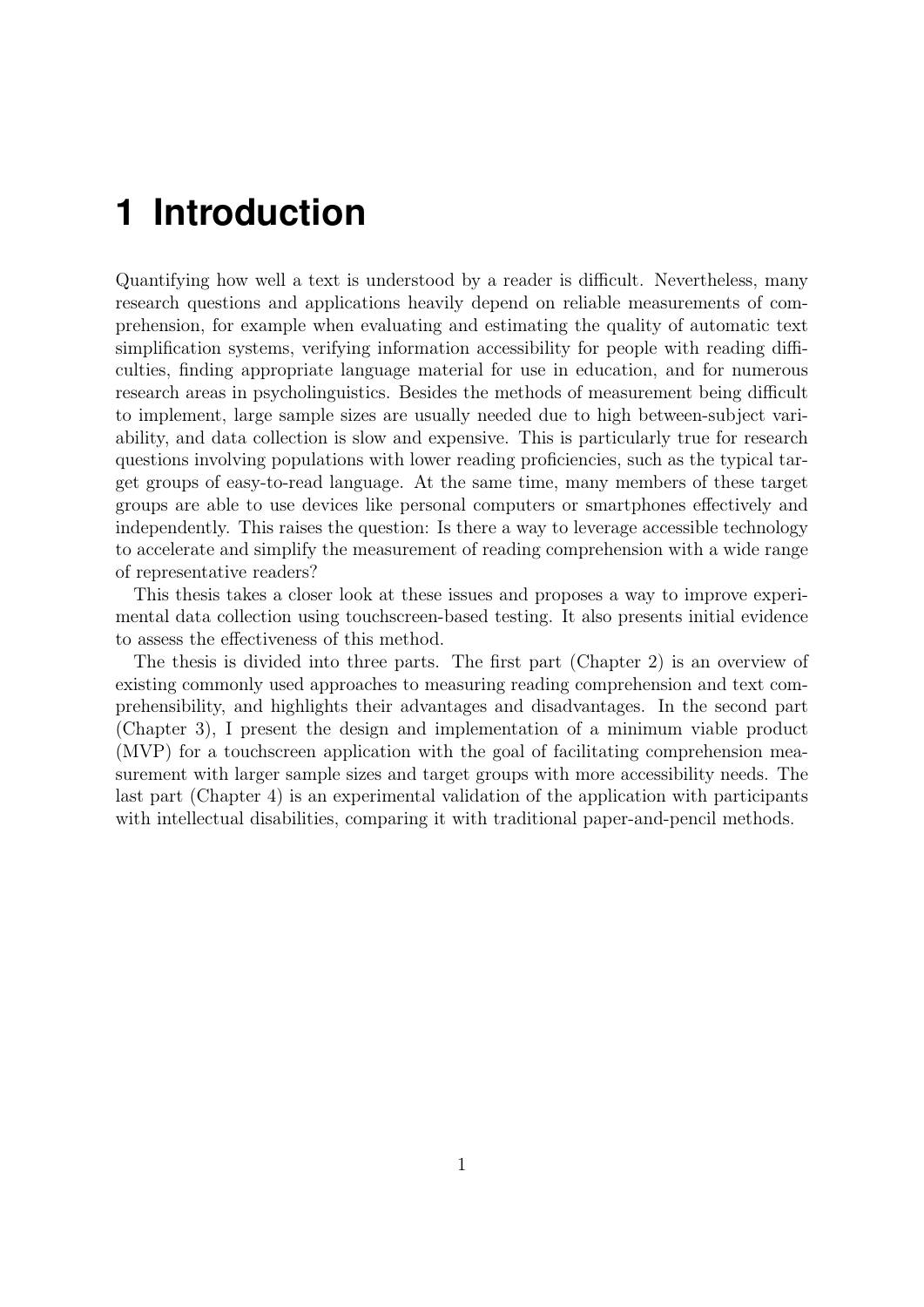# <span id="page-9-0"></span>**2 Reading comprehension and text comprehensibility**

Reading comprehension is a highly complex psychological process which involves many different cognitive skills. Additionally, comprehension cannot be directly and objectively observed, but has to be inferred from reader responses or behavior assumed to be affected by it. Consequently, the results of reading comprehension assessments depend not only on the skills of the reader and the nature of the text, but also on the method of measurement [\(Fletcher, 2006\)](#page-33-0).

After some terminological clarifications, this chapter provides a (non-comprehensive) overview of the common methods used to measure reading comprehension and text comprehensibility (Section [2.2\)](#page-10-0) and a brief description of easy-to-read language as a use case (Section [2.3\)](#page-13-0).

### <span id="page-9-1"></span>**2.1 Terminology**

As these topics have been actively researched for a very long time and in many different fields from education and psychology to computational linguistics, the terminology related to reading comprehension and text comprehensibility is quite diverse and sometimes inconsistent. The following list is an attempt at disambiguating some of the most common terms and explains their usage in this thesis.

- **(Reading) comprehension** refers to an individual's ability to (correctly) understand a text, or the corresponding cognitive processes. Measuring comprehension means finding out how well an individual is able to understand a text (usually independently of the text's complexity).
- **Comprehensibility** is a property of a text and denotes how well a text can be understood (usually by a particular target group or the average reader), i.e. the effect of the text's complexity or difficulty on the reader's comprehension.
- **Readability** is mostly used synonymously to comprehensibility, but strongly influenced by the phenomenon of readability formulas [\(Bailin and Grafstein, 2016,](#page-32-1) p. 1). It may also involve typographical legibility or how interesting the content is to the reader [\(Charzyńska and Dębowski, 2015,](#page-32-2) p. 125). I will avoid this term except in the context of readability formulas.
- **Text difficulty** is sometimes used as an antonym (and **text accessibility** as a synonym) for comprehensibility or readability [\(Fulcher, 1997\)](#page-33-1).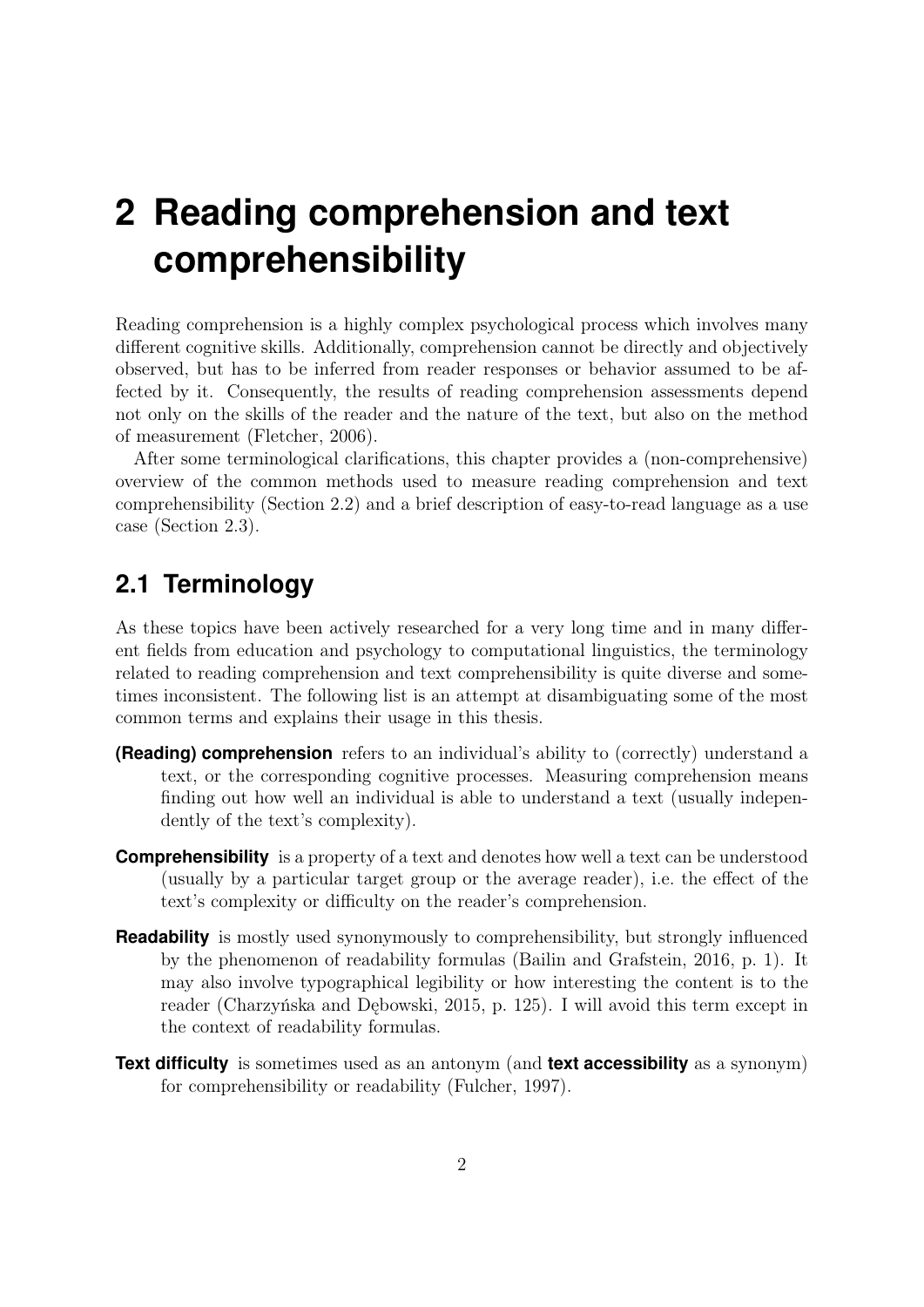## <span id="page-10-0"></span>**2.2 Approaches to measuring comprehension and comprehensibility**

This section outlines the most common methods applied in research for measuring reading comprehension and/or text comprehensibility, grouped into three main categories, and presents examples in previous literature.

#### <span id="page-10-1"></span>**2.2.1 Readability algorithms**

Readability algorithms are a way of computationally estimating the comprehensibility of a text. The most well-known algorithms are the traditional readability formulas developed from the 1950s to the 1970s, which are still sometimes used in education and research, mainly due to their simplicity. These use superficial linguistic features such as sentence, word and syllable counts (e.g. Flesch Reading Ease, [Flesch, 1979;](#page-33-2) the Gunning FOG formula, [Gunning, 1952;](#page-33-3) or the LIX formula, [Björnsson, 1968\)](#page-32-3) and sometimes pre-defined lists of "easy" words (e.g. the Dale-Chall formula, [Dale and Chall, 1948\)](#page-32-4) to predict comprehensibility on a one-dimensional scale, often mapped to specific academic grade levels. Recently, more sophisticated algorithms have been developed, including statistical approaches leveraging language models (e.g. [Collins-Thompson and Callan,](#page-32-5) [2004\)](#page-32-5) and more complex syntactic, semantic and discourse coherence related features (e.g. [Graesser et al., 2004;](#page-33-4) [Pitler and Nenkova, 2008\)](#page-34-0). [Feng](#page-33-5) [\(2010,](#page-33-5) p. 23–32) provides a more comprehensive overview of these types of approaches.

The sheer number and the vast variety of algorithms developed within the past 70 years is already telling that these are not generic or universally applicable methods but have very limited use. For as long as they have existed, they have been criticized for oversimplifying the complex topic of reading comprehension, ignoring reader-specific features, and a lack of empirical basis [\(Anderson and Davison, 1986;](#page-32-6) [Fulcher, 1997;](#page-33-1) [Bailin and Grafstein, 2001\)](#page-32-7). Due to this oversimplification, they cannot be used to guide a writer in producing comprehensible texts, but only as rough estimates which tend to correlate with certain aspects of comprehensibility [\(Klare et al., 1963\)](#page-34-1).

Because of these limitations, [Bailin and Grafstein](#page-32-1) [\(2016\)](#page-32-1) highlight the importance of empirical evidence to justify and validate readability algorithms. The summary by [Benjamin](#page-32-8) [\(2012,](#page-32-8) p. 81–82) shows that for many approaches, there is no or insufficient evidence of validity, and that the used validation methods differ substantially. In many cases, readability algorithms are evaluated purely on their ability to predict grade levels or language levels based on expert judgments, rather than evidence from humans within the target group they are meant to model. When evidence involving humans is available, it is usually through comparison with one or more of the approaches described in Sections [2.2.2](#page-11-0) and [2.2.3.](#page-11-1)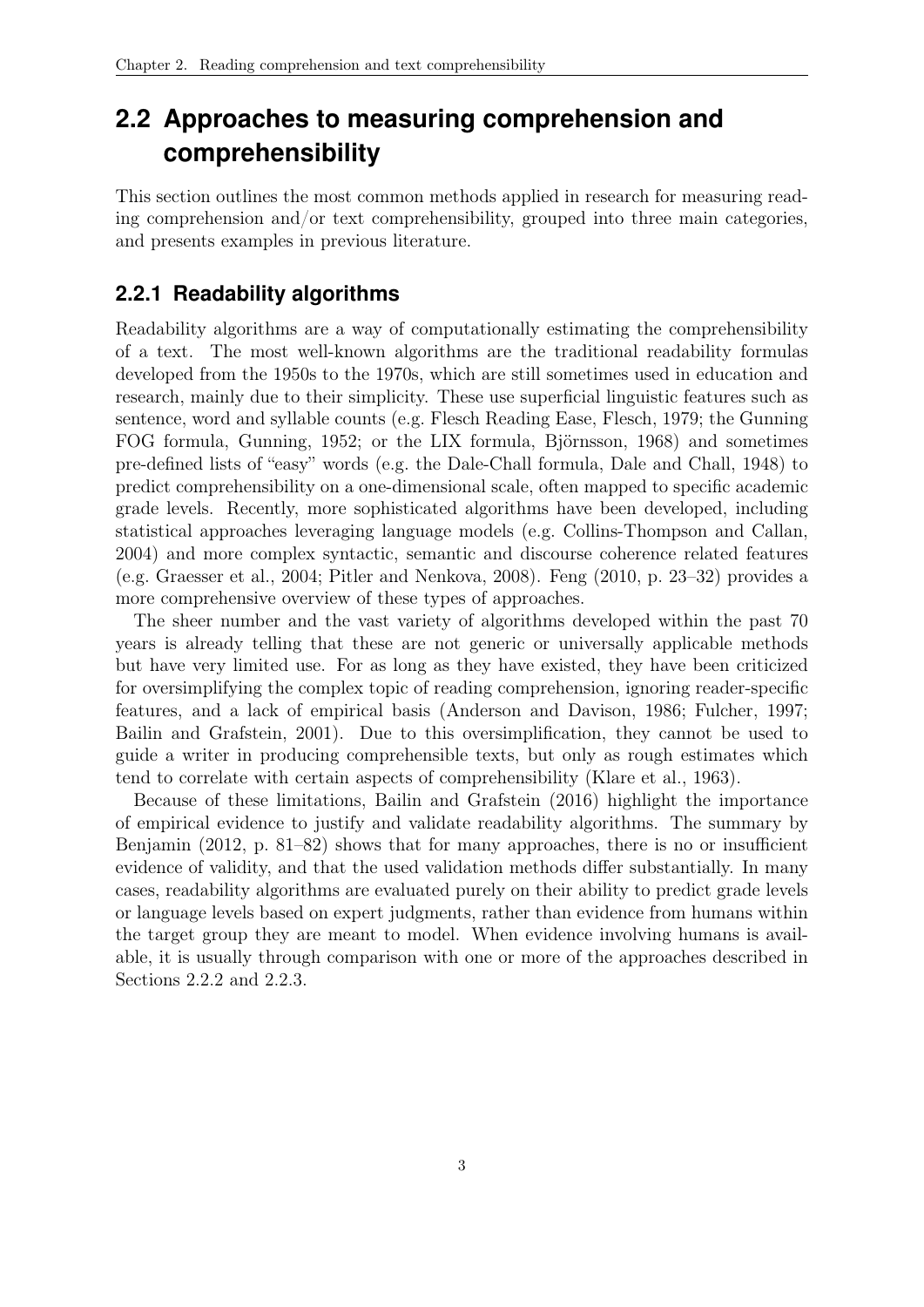#### <span id="page-11-0"></span>**2.2.2 Perceived comprehensibility ratings**

A more human-centered approach is to ask a sample of people to read a text and judge its comprehensibility, most often on a single linear scale, for example using Likert ratings. [Kandula and Zeng-Treitler](#page-34-2) [\(2008\)](#page-34-2) use ratings both for creating and validating a gold standard for measuring comprehensibility of health texts and argue that this method is more robust than readability formulas and requires a smaller number of subjects than cloze tests. [Pitler and Nenkova](#page-34-0) [\(2008\)](#page-34-0) attempt to capture multiple aspects of comprehensibility by collecting ratings for four different questions about each text, but the responses turn out to be all mostly the same. They also show that the surface metrics used in traditional readability formulas are not particularly good predictors of these ratings. [Alonzo et al.](#page-32-9) [\(2021\)](#page-32-9) suggests that subjective ratings might be more effective at discriminating between simple and complex texts than objective metrics from comprehension tests, at least in the case for deaf and hard-of-hearing readers.

Using comprehensibility ratings seems particularly popular in evaluating automatic text simplification, where most of the time, experts – or at least highly proficient raters – are used instead of readers from the text's actual target group (e.g. [Xu et al., 2016;](#page-35-0) [Sulem et al., 2018\)](#page-35-1). Reasons for this may be the assumption that they are capable of making more objective judgments, or that they are more readily available in academic environments. Apart from the danger that these results may not be transferable to the real target population of the text, expert ratings have been shown to exhibit low inter-rater reliability due to different experts applying very different criteria [\(Fulcher,](#page-33-1) [1997\)](#page-33-1).

#### <span id="page-11-1"></span>**2.2.3 Comprehension tests**

This category encompasses all tests which measure reading behavior or involve tasks with the goal of inferring "objective" (as opposed to perceived) comprehension, sometimes referred to as "actual readability". Since comprehension cannot be observed directly, these tests have to make some psychological assumptions about the readers, for example The better the reader understands a text, the more comprehension questions they can answer correctly, or The better the reader understands a text, the faster they can read the text. Conducting these tests and interpreting their results is more difficult, because in reality these assumptions are not as straightforward, and many other effects can influence the measurements.

Some of the most commonly used tasks are multiple-choice or true/false comprehension questions (e.g. [Huenerfauth et al., 2009;](#page-34-3) [Leroy et al., 2013;](#page-34-4) [Charzyńska and](#page-32-2) [Dębowski, 2015;](#page-32-2) [Vajjala and Lucic, 2019;](#page-35-2) [Alonzo et al., 2021\)](#page-32-9) and open-ended or free recall questions [\(Leroy et al., 2013;](#page-34-4) [Charzyńska and Dębowski, 2015;](#page-32-2) [Vajjala et al., 2016\)](#page-35-3). As [Huenerfauth et al.](#page-34-3) [\(2009,](#page-34-3) p. 8–9) points out, factors such as the participant's interest, prior knowledge, and understanding of the questions can cause a lot of noise in the measurements for these tasks.

Other popular tasks include cloze tests (e.g. [Charzyńska and Dębowski, 2015;](#page-32-2) [Redmiles](#page-35-4) [et al., 2019\)](#page-35-4) and self-paced reading (e.g. [Crossley et al., 2014;](#page-32-10) [Fulmer et al., 2015\)](#page-33-6). More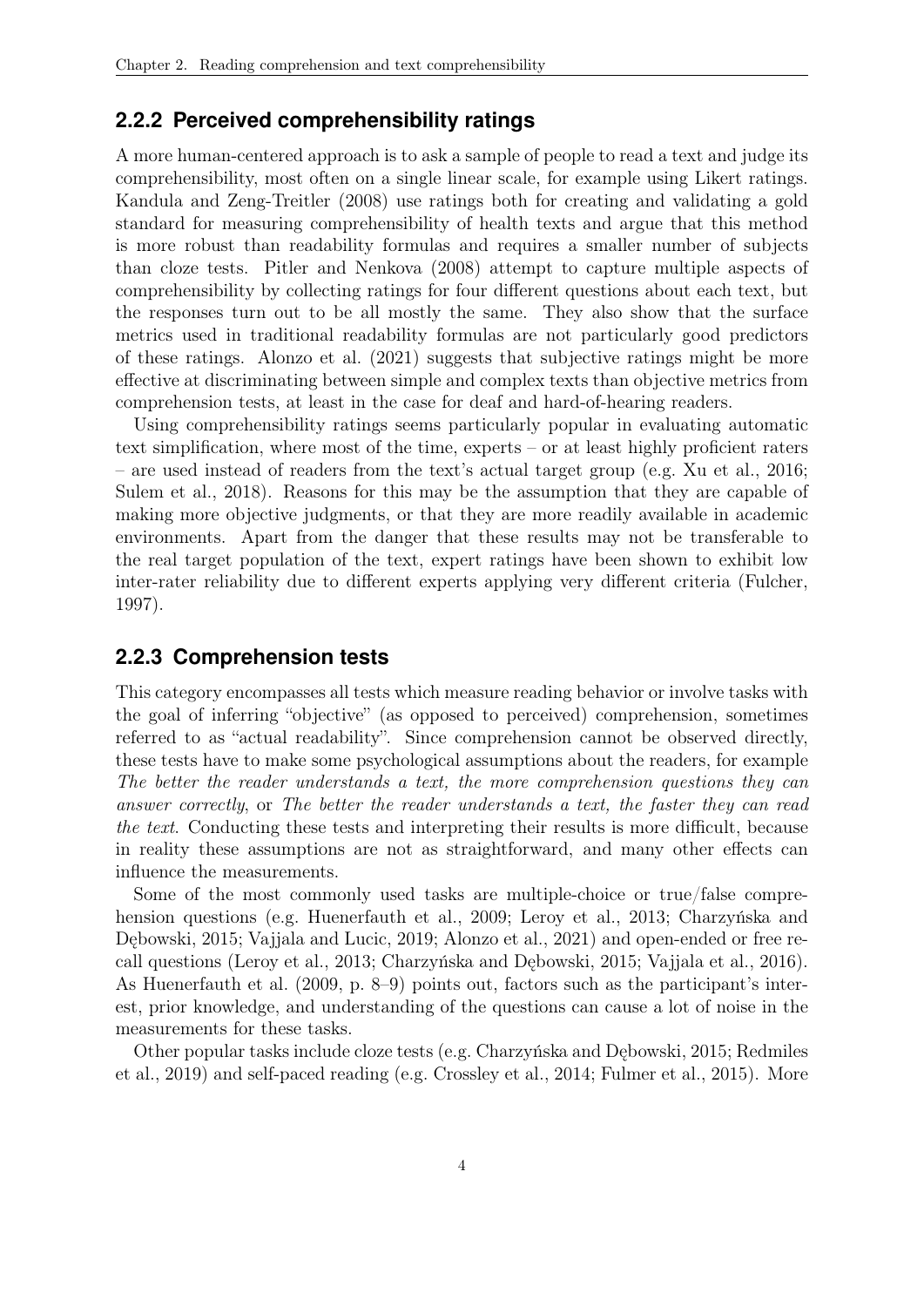<span id="page-12-2"></span>rarely, and especially when specific linguistic features are investigated in isolation, data from lexical decision tasks, eye-tracking or [electroencephalography \(EEG\)](#page-7-2) are also used (e.g. [Pappert and Bock, 2019;](#page-34-5) [Vajjala et al., 2016;](#page-35-3) [González-Garduño and Søgaard, 2017;](#page-33-7) [Gutermuth, 2020;](#page-33-8) [Yuan et al., 2014\)](#page-35-5).

A clear disadvantage is that all of these require large samples of participants, and most of them have to be designed by experts. Some measurement methods are also somewhat obtrusive or force participants to deviate from their natural reading behavior. Yet they are thought to be more representative of true comprehension, and a combination of these tasks are often used to validate simpler and less expensive measurement approaches such as expert ratings or readability formulas (e.g. [Vajjala et al., 2016;](#page-35-3) [Charzyńska and](#page-32-2) [Dębowski, 2015\)](#page-32-2).

#### <span id="page-12-0"></span>**2.2.4 Summary and discussion**

We have seen that all of the approaches above have advantages and disadvantages, and all of them can be useful in different situations. Table [2.1](#page-12-1) gives a summary of some of the main criteria distinguishing the three categories presented. It is also important to note that there is no standardized way of validating any of these methods, and different sources use different comparisons to argue for their approach, since there is no way of measuring true comprehension.

Finding methods to measure comprehension can be thought of as looking for windows into the reader's mind: The windows are always a bit dirty and add noise to the observed signal, and a single window can only illuminate a small fraction of the complex cognitive processes involved. The key is to find the right windows for a given research question and using them in conjunction to get a more complete picture.

<span id="page-12-1"></span>

| Criterion                                  | Readability<br>algorithms | Subjective<br>ratings | Comprehen-<br>sion tests |
|--------------------------------------------|---------------------------|-----------------------|--------------------------|
| Is it easy to apply?                       |                           |                       |                          |
| Is it easy to interpret?                   |                           |                       |                          |
| Is it in expensive?                        |                           |                       |                          |
| Is it objective?                           |                           |                       |                          |
| Is it unobtrusive? <sup>1</sup>            |                           |                       |                          |
| Can it capture between-reader differences? |                           |                       |                          |

Table 2.1: Simplified overview of selected (dis)advantages of different approaches for measuring reading comprehension and text comprehensibility

<sup>1</sup>Here, "unobtrusive" refers to the interference with participants' natural reading behavior, for example due to gaps inserted in the text or eye-tracking equipment.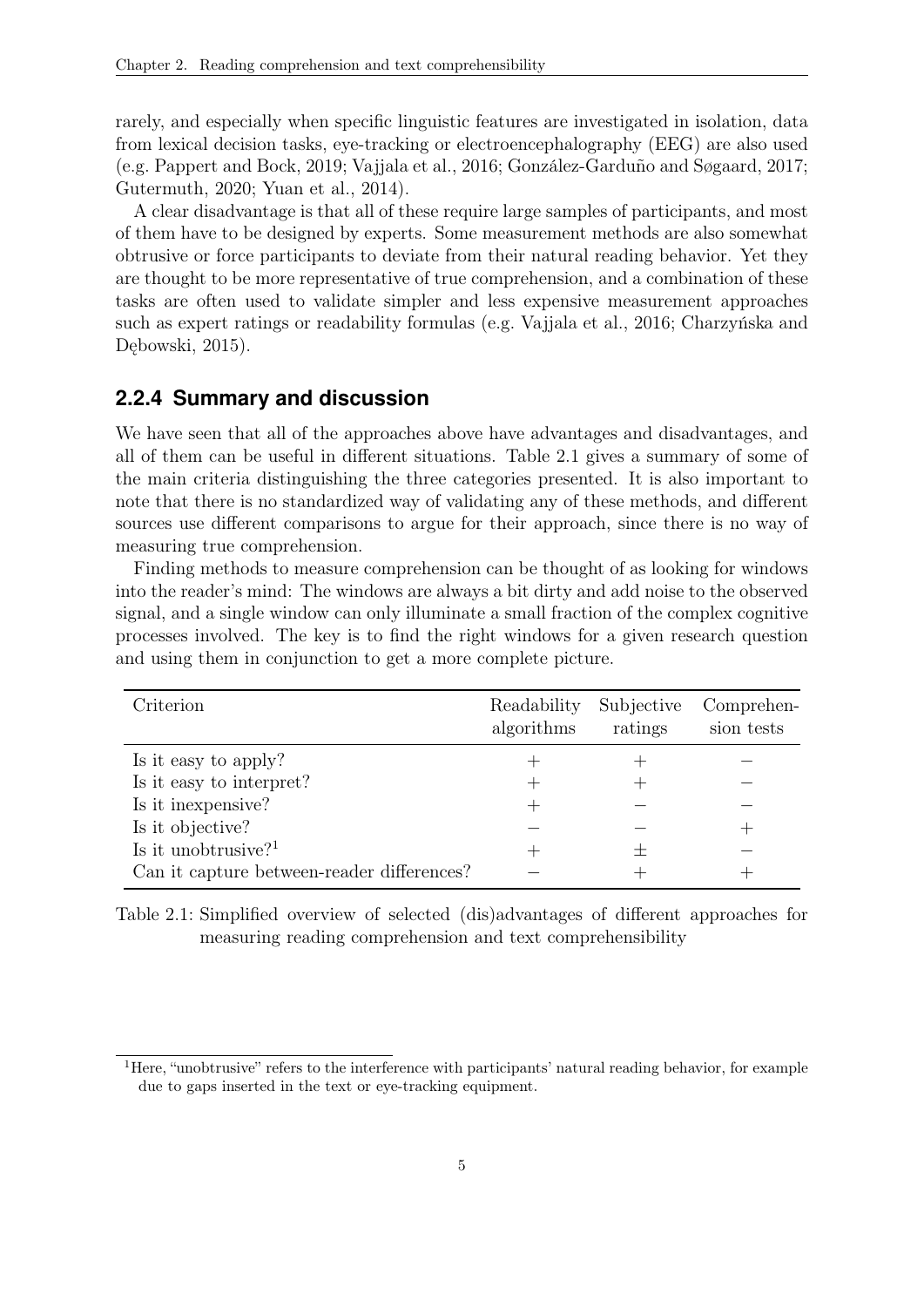#### <span id="page-13-1"></span><span id="page-13-0"></span>**2.3 Easy-to-read language**

To highlight how measuring comprehension is relevant to real-life applications, and to give some context for the experiment described in Chapter [4,](#page-20-0) this section will briefly outline what easy-to-read language is and how it relates to measuring comprehension.

Easy-to-read language is a constructed variety of standard language with the aim of making information more accessible, particularly, but not exclusively, for target groups such as people with intellectual disabilities, prelingually deaf people or non-native speakers. It usually features reduced complexity on lexical and syntactic levels, additional explanations for difficult concepts and clearly structured layout to increase comprehensibility for these target groups.

Such varieties have been proposed in several languages, with guidelines about which linguistic and graphical elements to use or avoid. For German, there are multiple welldocumented easy-to-read varieties, including Leichte Sprache, which is being developed by a dedicated association and officially indorsed by the German government, and [Leicht](#page-7-3) Lesen  $(LL)$ , which is an initiative by capito/atempo, the largest provider of human text simplification services for German. The latter itself comprises three different levels of simplification  $(A1, A2 \text{ and } B1^2)$ .

Currently, there is no single widely accepted standard, and research about these varieties is still lacking. Clearly, it is crucial that easy-to-read language be evaluated with appropriate methods and relevant target groups, especially if its usage is to be recommended or enforced by legislative authorities. This is also one of the motivations behind the development of the app presented in Chapter [3.](#page-14-0)

<sup>2</sup>Although these labels are borrowed from the [Common European Framework of Reference for Lan](#page-7-4)[guages \(CEFR\),](#page-7-4) they are not entirely comparable to foreign language proficiency, as they focus on different target groups.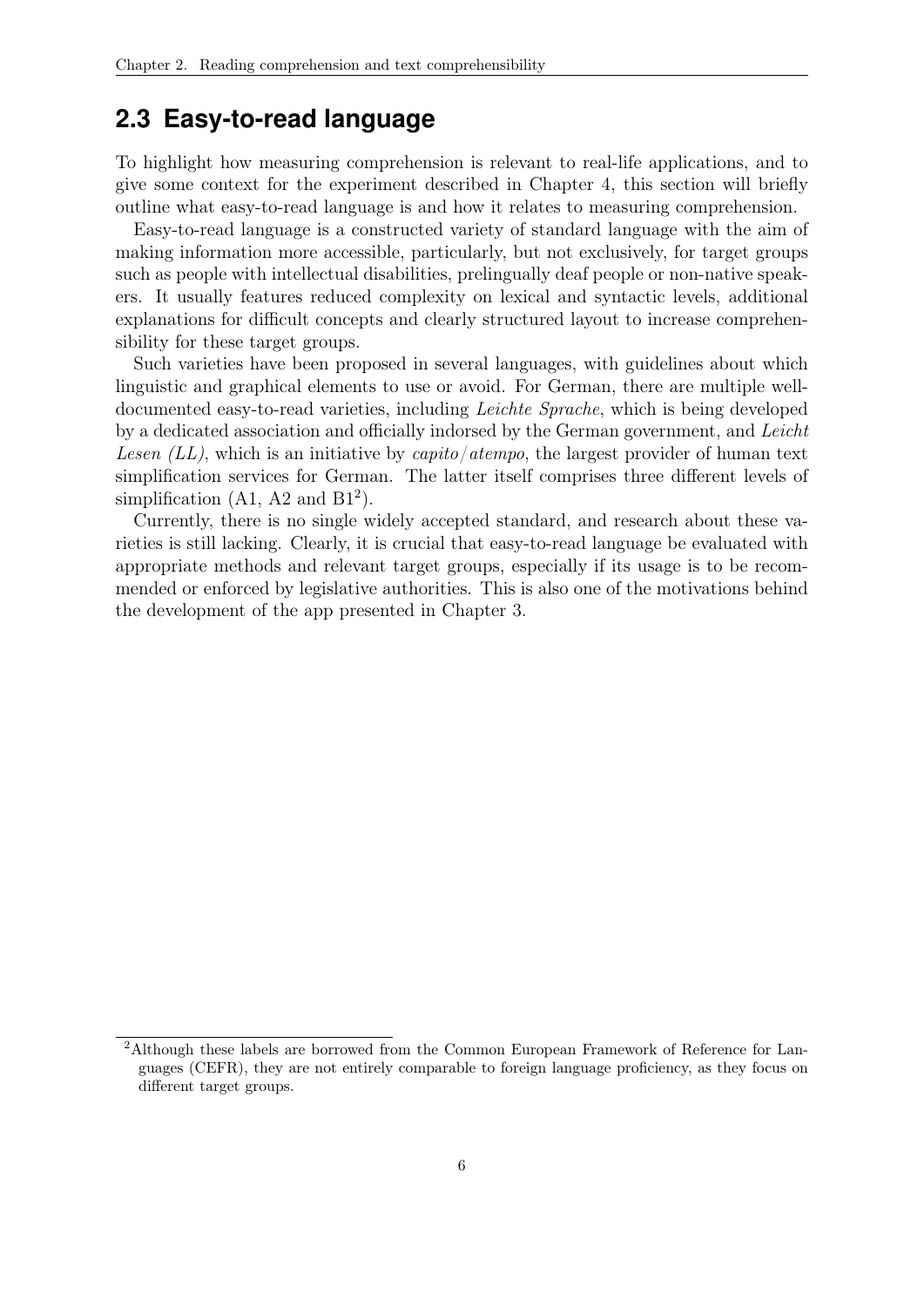# <span id="page-14-0"></span>**3** *Okra***: a touchscreen application for comprehension testing**

This chapter describes the goals, design decisions and technical implementation of the Okra application, which implements some of the approaches mentioned in Chapter [2.](#page-9-0) I will start with some more general remarks about the advantages and disadvantages of computer-based testing to put the decisions into perspective.

#### <span id="page-14-1"></span>**3.1 Aspects of computer-based testing**

Use of computer-based applications with the purpose of testing specific human abilities has been on the rise in the past decades. The advent of widespread use of personal mobile devices and the consequently increased technical familiarity of the general public fosters this development even more. Computer-based testing has been successfully studied and applied not only in education, but also in identifying neurological disorders (e.g. [Boukhvalova et al., 2018;](#page-32-11) [Jongstra et al., 2017\)](#page-34-6), cognitive assessment (e.g. [Timmers](#page-35-6) [et al., 2014\)](#page-35-6), psychological and psycholinguistic research (e.g. [Stoet, 2017;](#page-35-7) [Valliappan](#page-35-8) [et al., 2020;](#page-35-8) [Dufau et al., 2011\)](#page-33-9) and others.

The most obvious advantage of computer-based (and especially smartphone-based) testing for research purposes compared to paper-and-pencil methods is the possibility to gather more data more quickly, which is an essential issue in any experiment which relies on human responses. Not only can it reduce administration and equipment costs, but it makes it possible to move the experiment out of the laboratory if the research question allows for it. Even though less controlled conditions may be detrimental to data quality, this effect may be counterbalanced by an increased reach of participants (e.g. through snowball sampling), and it may even be desirable to collect data in a more natural day-to-day environment [\(Timmers et al., 2014,](#page-35-6) p. 137).

Moreover, personal computers and mobile devices offer some benefits which cannot easily be achieved otherwise – with or without laboratory conditions. The sense of familiarity associated with one's personal device lowers the threshold for users to participate and increases motivation, not to mention the wide range of available options for gamification. As people are less emotionally invested in computers than humans, they are much more open towards receiving computer-mediated feedback, and the user's self-esteem has a significantly smaller effect on performance than when feedback is given by a human [\(Kluger and Adler, 1993\)](#page-34-7). In addition, modern smartphone and tablet devices offer many built-in personalization settings and accessibility features (e.g. font size customization or color correction), which can be used to create familiar and accessible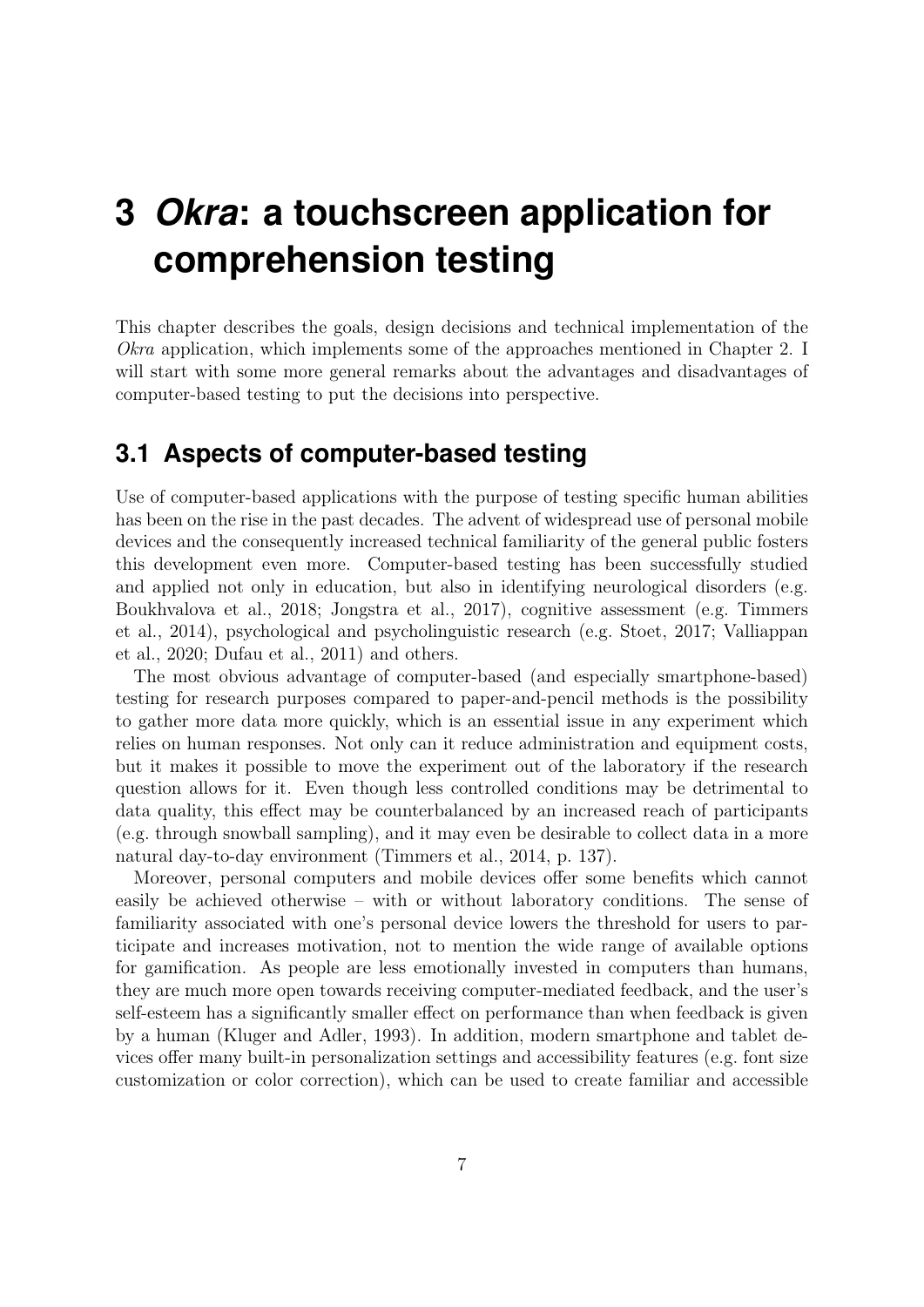user experiences for diverse target groups without losing control over stimulus presentation. Ubiquitous access to the internet allows remotely conducted experiments in a more dynamic way, for example by distributing and adapting experimental items on-the-fly, reminding participants with push notifications (especially in the case of longitudinal studies) and monitoring responses in real time.

But there are also significant disadvantages, which must not be overlooked. Although smartphones and tablets feature an exceptionally diverse set of input and output modalities (sensors, cameras, displays, speakers etc.), these are not always comparable across devices due to hardware or software differences (e.g. different screen sizes, operating systems or sensor precisions). For methods such as eye-tracking for reading, which requires very high image resolutions, the hardware found in affordable devices is still insufficient [\(Valliappan et al., 2020\)](#page-35-8). Finally, conducting experiments outside of laboratory conditions using participants' personal devices lead to more external factors such as distractions, and possibly a higher cancellation rate.

These aspects should guide application designs for computer-based testing and must be kept in mind when planning any computer-mediated experiment.

#### <span id="page-15-0"></span>**3.2 Goals and design requirements**

The goal is to create an application which can be used by participants to complete experimental tasks related to reading comprehension on a touchscreen device. It should make use of the advantages and mitigate the disadvantages mentioned in the previous section in the best way possible, and find an appropriate balance between user experience and usefulness of the collected data. More specifically, I define the following requirements to guide the design and implementation, for the three main groups of people who will interact with the application.

#### **Participants** should be able to:

- <span id="page-15-7"></span>(P1) use the app comfortably, even with mild to moderate intellectual and/or physical disabilities
- <span id="page-15-3"></span>(P2) understand what they are asked to do
- <span id="page-15-4"></span>(P3) complete tasks without being overwhelmed by information or actions
- <span id="page-15-6"></span>(P4) take breaks or cancel a task whenever they need or wish to
- <span id="page-15-5"></span>(P5) find motivation and encouragement to start and complete tasks
- <span id="page-15-1"></span>(P6) use the app both on their own devices and on unfamiliar devices in laboratory conditions
- <span id="page-15-2"></span>(P7) be assured that their personal data is safe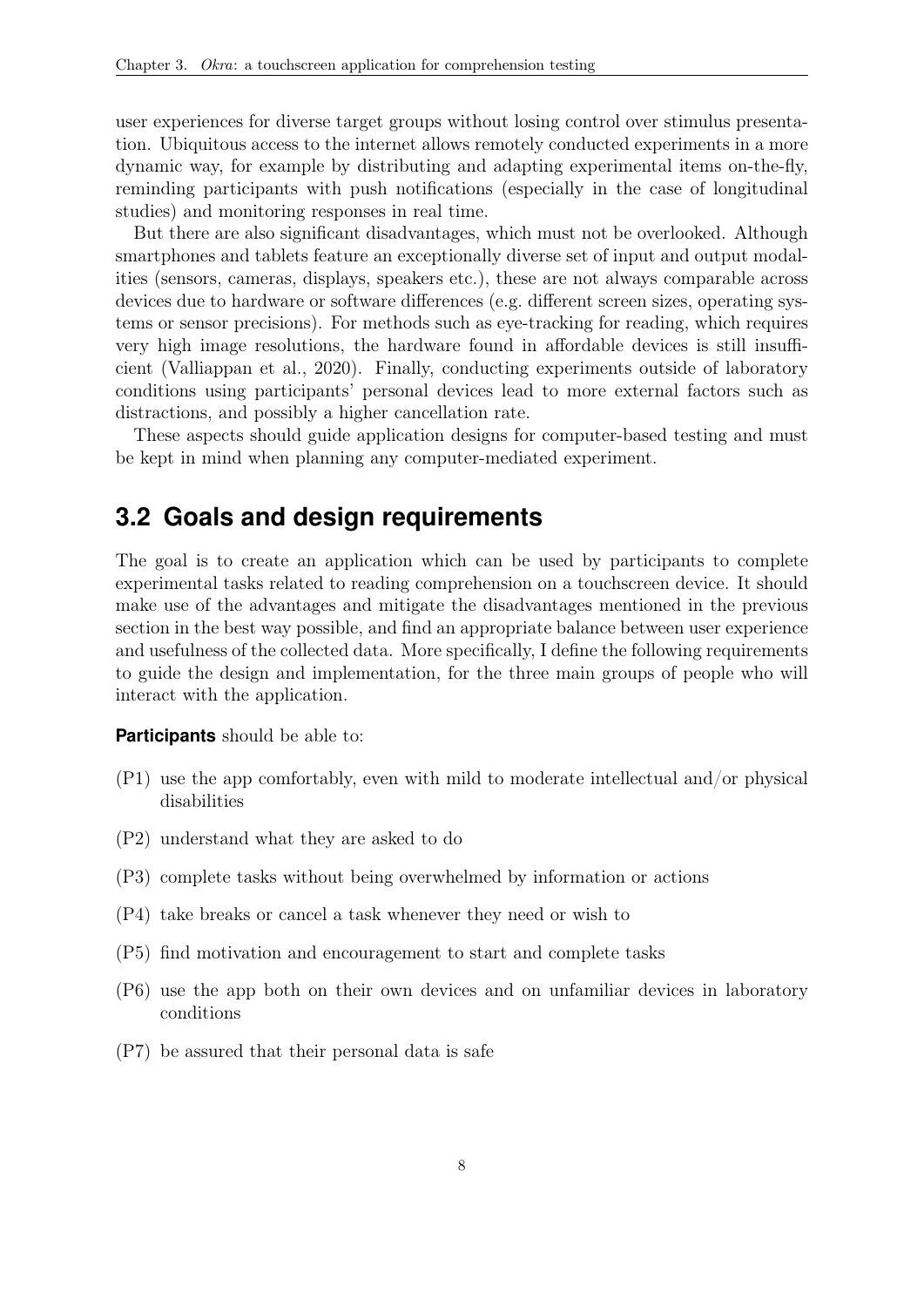<span id="page-16-1"></span>**Researchers** should be able to:

- <span id="page-16-8"></span>(R1) configure tasks to adapt them to their experiment design and participant group
- <span id="page-16-4"></span>(R2) conduct experiments with any type of procedure
- <span id="page-16-6"></span>(R3) reliably get data which is accurate, precise and comparable across participants
- <span id="page-16-3"></span>(R4) get response data immediately and interfere with the procedure if necessary

**Developers** should be able to:

- <span id="page-16-2"></span>(D1) easily customize the back-end implementation to adapt it to any infrastructure and data security requirements
- (D2) automate data analysis and visualization
- <span id="page-16-7"></span>(D3) easily extend the application to add different types of tasks
- <span id="page-16-5"></span>(D4) easily maintain the application across different platforms and operating systems

#### <span id="page-16-0"></span>**3.3 Implementation**

This section describes the application's [user interface \(UI\)](#page-7-5) and its underlying architecture, referencing the corresponding requirements listed above whenever applicable.

*Okra* is designed to be used by participants as independently as possible  $(P6)$ : It is a cross-platform application which could be made available on mainstream app stores or as a [progressive web application \(PWA\)](#page-7-6) for easy installation. Participants need to register using credentials given to them by a researcher in order to receive experiments to participate in. This can be done by participants themselves by scanning a [Quick](#page-7-7) [Response \(QR\)](#page-7-7) code, or by a researcher if the experiment is conducted in person. The application does not ask the participant for any personal information and does not store any data except the anonymous credentials entered to register [\(P7\).](#page-15-2)

Participants can then see the tasks currently available to them, view their instructions and start completing them. If the experiment design includes a practice task, participants are required to complete it first and are allowed to repeat it if needed [\(P2\).](#page-15-3) While working on a task, additional [UI](#page-7-5) elements are hidden to draw full focus to the relevant stimuli and input elements. Tasks are also implemented in a way that only the minimum amount of information is shown at the same time [\(P3\).](#page-15-4) A subtle progress bar is shown to indicate how long the task will take to finish [\(P5\).](#page-15-5) After finishing a task, an encouraging message appears and participants are given the option to continue immediately with the next task or take a break [\(P4\).](#page-15-6) Aborting a task prematurely is possible, but discouraged by a dialog box. Some example screenshots can be seen in Fig. [3.1.](#page-17-0)

Okra as a client-side application receives experiment configurations and stimulus data from a server, presents the task (e.g. a multiple choice or lexical decision task) to the participant, records the participant's response data (e.g. answers or reaction times) and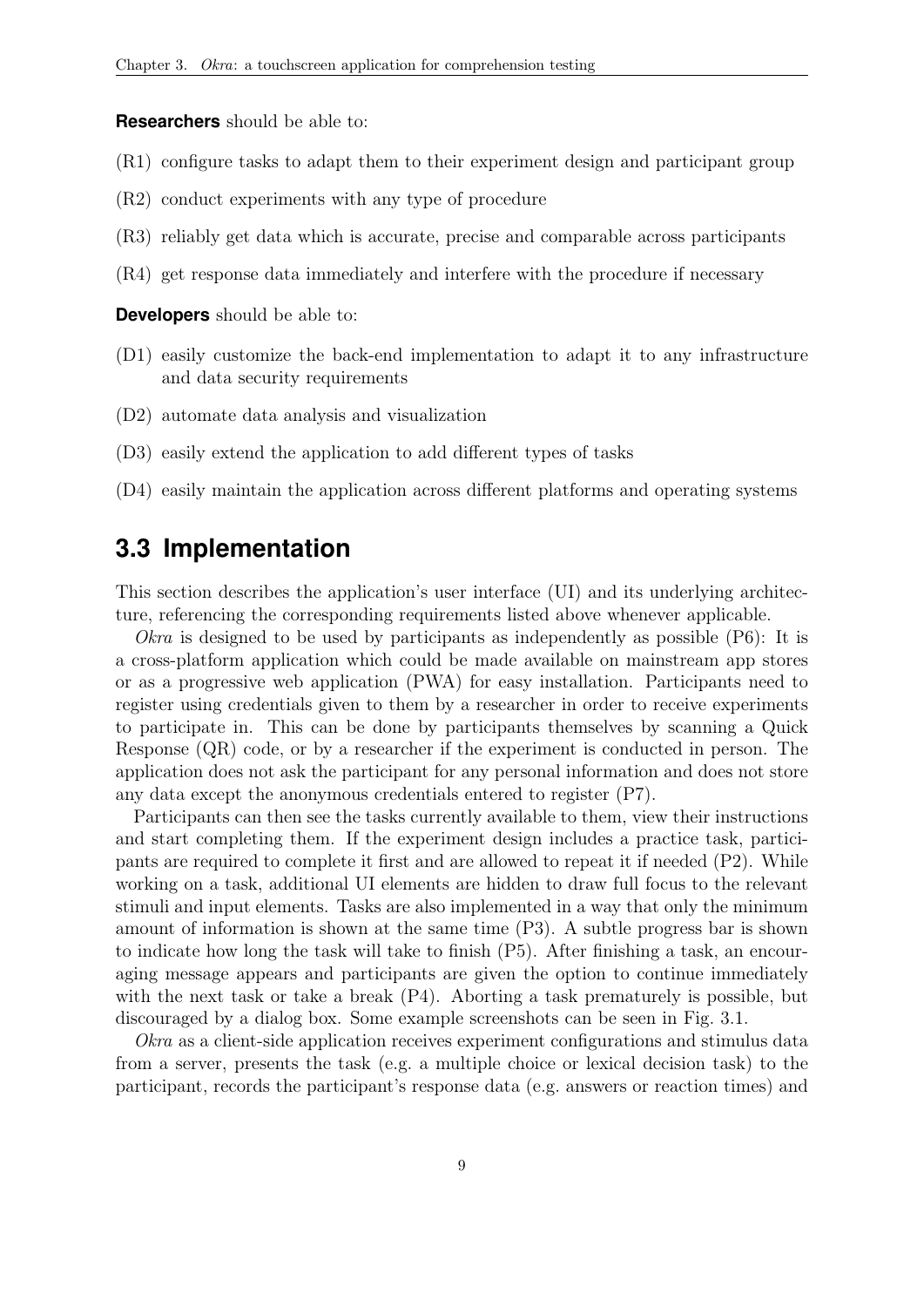Android phone

<span id="page-17-0"></span>

|                                         | 11:43        |                   | $\n  4 0 11:43$                          |
|-----------------------------------------|--------------|-------------------|------------------------------------------|
| <b>Experiments</b>                      | ✿            |                   | <b>PRACTICE</b>                          |
| Dev API                                 |              |                   | This task does not count                 |
| Cloze task<br>1 task left               |              |                   | healthy                                  |
| Lexical decision task                   | 5 tasks left | $\checkmark$ WORD | X NOT A WORD                             |
|                                         |              |                   |                                          |
|                                         |              |                   | $\blacksquare$                           |
| (a) List of available experiments on an |              |                   | (b) Practice trial of a lexical decision |

(b) Practice trial of a lexical decision task on an Android phone

|                                                  | $\blacktriangledown$ 4 $\blacksquare$ 11.52  |
|--------------------------------------------------|----------------------------------------------|
| Menschen fingen eine riesige Schlange in den USA | Wie groß war die Schlange?                   |
| In den USA haben Menschen                        | $\odot$<br>über 5 Meter                      |
| eine riesige Python-Schlange gefangen.           | so groß wie ein Hirsch                       |
| Die Python war über 5 Meter lang.                |                                              |
| Sie war 64 Kilogramm schwer.                     | 64 Zentimeter                                |
| Eine so große Python kann                        |                                              |
| einen ganzen Hirsch fressen.                     | Was ist mit der Schlange passiert?           |
| Pythons sind eigentlich nicht                    | Menschen haben sie getötet.                  |
| in den USA zu Hause.                             | Menschen haben sie gefangen.                 |
| Sie haben dort keine Feinde.                     |                                              |
| Das heißt, es gibt in den USA                    | Ein Hirsch hat sie gefressen.                |
| keine Tiere, die Pythons fressen.                | Warum gibt es immer mehr Pythons in den USA? |
| Deshalb werden die Pythons immer mehr.           |                                              |
|                                                  | Sie haben dort mehr zu fressen.              |
|                                                  | Sie werden dort länger.<br>$\odot$           |
|                                                  | Sie haben dort keine Feinde.                 |
|                                                  |                                              |
|                                                  | $\rightarrow$ ABSCHLIEßEN                    |
|                                                  |                                              |
|                                                  |                                              |
|                                                  |                                              |
|                                                  |                                              |
|                                                  |                                              |

(c) Comprehension question task with a German text on an Android tablet

Figure 3.1: Screenshots of Okra with example tasks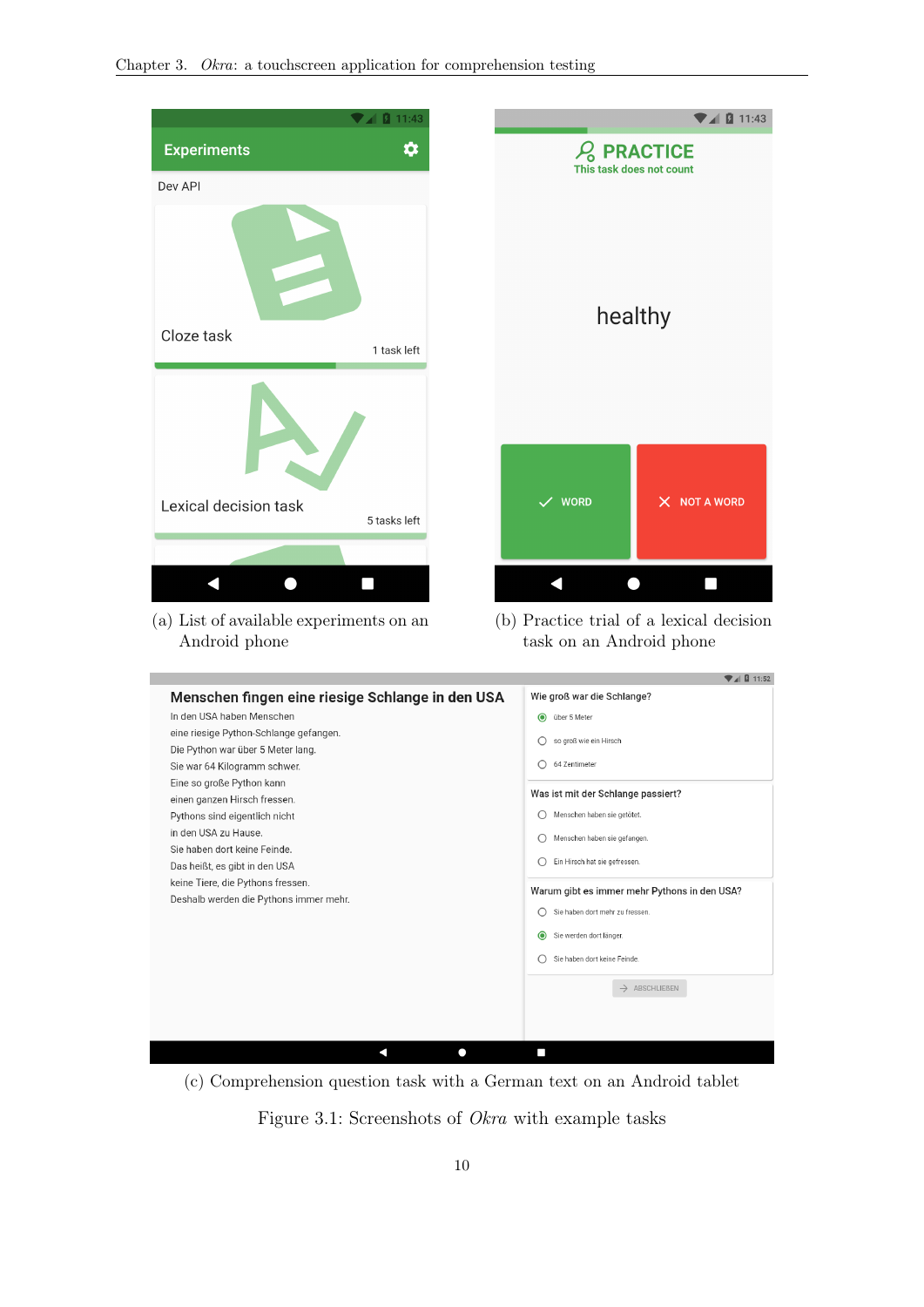<span id="page-18-1"></span>sends them back to the server. Client and server communicate using a web [application](#page-7-8) [programming interface \(API\).](#page-7-8) While the task types and [UI](#page-7-5) are implemented in the client, task distribution and data storage is entirely up to the server implementation. This strict separation of client and server responsibilities allows anyone conducting experiments to use a custom server implementation to meet individual privacy requirements [\(D1\),](#page-16-2) monitor and analyze results immediately [\(R4\)](#page-16-3) and distribute tasks in responsive ways, for example to automatically adapt task difficulty to a participant's performance in previous tasks [\(R2\).](#page-16-4)

The application is written using  $Flutter<sup>1</sup>$ , a modern cross-platform [UI](#page-7-5) development kit, which allows developing native Android, iOS or desktop applications and [PWAs](#page-7-6) from a single codebase and provides fast and consistent graphics rendering across devices and platforms [\(D4\).](#page-16-5) Additionally, it facilitates [UI](#page-7-5) design according to material design guidelines<sup>2</sup>, provides extensive support for accessibility features [\(P1\),](#page-15-7) and adapts the visual appearance to the operating system's native standards to make the application feel familiar to users, without losing pixel-level control over stimulus presentation and timing [\(R3\).](#page-16-6)

The client-side source code and documentation is released<sup>3</sup> under [GNU General Public](#page-7-9) [License \(GPL\)](#page-7-9) 3.0. The web [API](#page-7-8) is defined and documented using the widely used  $OpenAPI<sup>4</sup> specification standard to facilitate custom back-end implementations (D1).$  $OpenAPI<sup>4</sup> specification standard to facilitate custom back-end implementations (D1).$ A simple example or reference implementation in Python using the web framework  $Django<sup>5</sup>$  is also available<sup>6</sup>.

### <span id="page-18-0"></span>**3.4 Tasks**

Each task type is implemented in a modular way and with its own configuration settings to make it easy to create new and extend existing task implementations [\(D3\).](#page-16-7) The [MVP](#page-7-1) version of the application used in the validation experiment includes some tasks testing comprehension and some testing more low-level cognitive and/or motor skills:

- A multiple-choice cloze test, where a short segment of text with a single gap is shown at a time.
- A lexical decision task, where a single string of characters is to be judged as a word or a non-word to test word recognition.<sup>7</sup>
- A reading task with multiple-choice questions.<sup>7</sup>
- An *n*-back task testing working memory, first introduced by [Kirchner](#page-34-8) [\(1958\)](#page-34-8).

<sup>1</sup><https://flutter.dev/>

<sup>2</sup><https://material.io/>

<sup>3</sup><https://github.com/saeub/okra>

<sup>4</sup><https://swagger.io/specification/>

<sup>5</sup><https://www.djangoproject.com/>

<sup>6</sup><https://github.com/saeub/okra-server-example>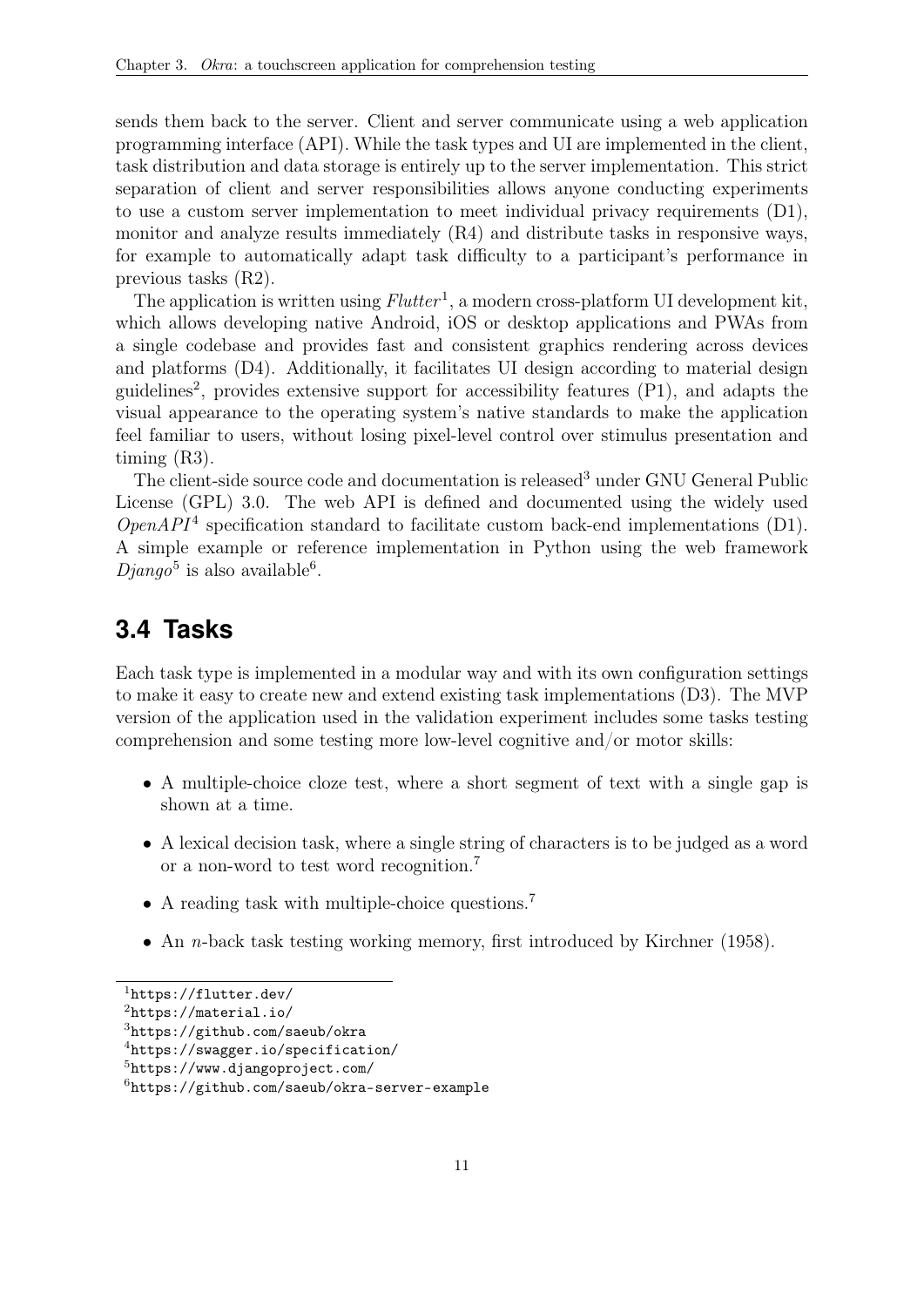- A word-picture-matching test, where participants choose the matching picture for the displayed word, as described by [Deilen](#page-32-12) [\(2020\)](#page-32-12).
- A reaction time test, where images appear on screen and participants tap them as quickly as possible.<sup>7</sup>
- A simple clone of the electronic memory skill game *Simon*, where participants remember an increasingly long sequence of buttons to press.<sup>7</sup>

For the most part, variables affecting difficulty can be configured for each task, to match the level of participants. Whenever applicable, visible feedback about answer correctness can also be configured [\(R1\).](#page-16-8) For each task type, events such as screen tapping and timed stimulus appearances are recorded with timestamps and sent to the server after completion, such that all relevant user interactions can be precisely retraced [\(R3\).](#page-16-6)

<sup>7</sup>These task types were used in the validation experiment and are described in more detail in Section [4.3](#page-22-0)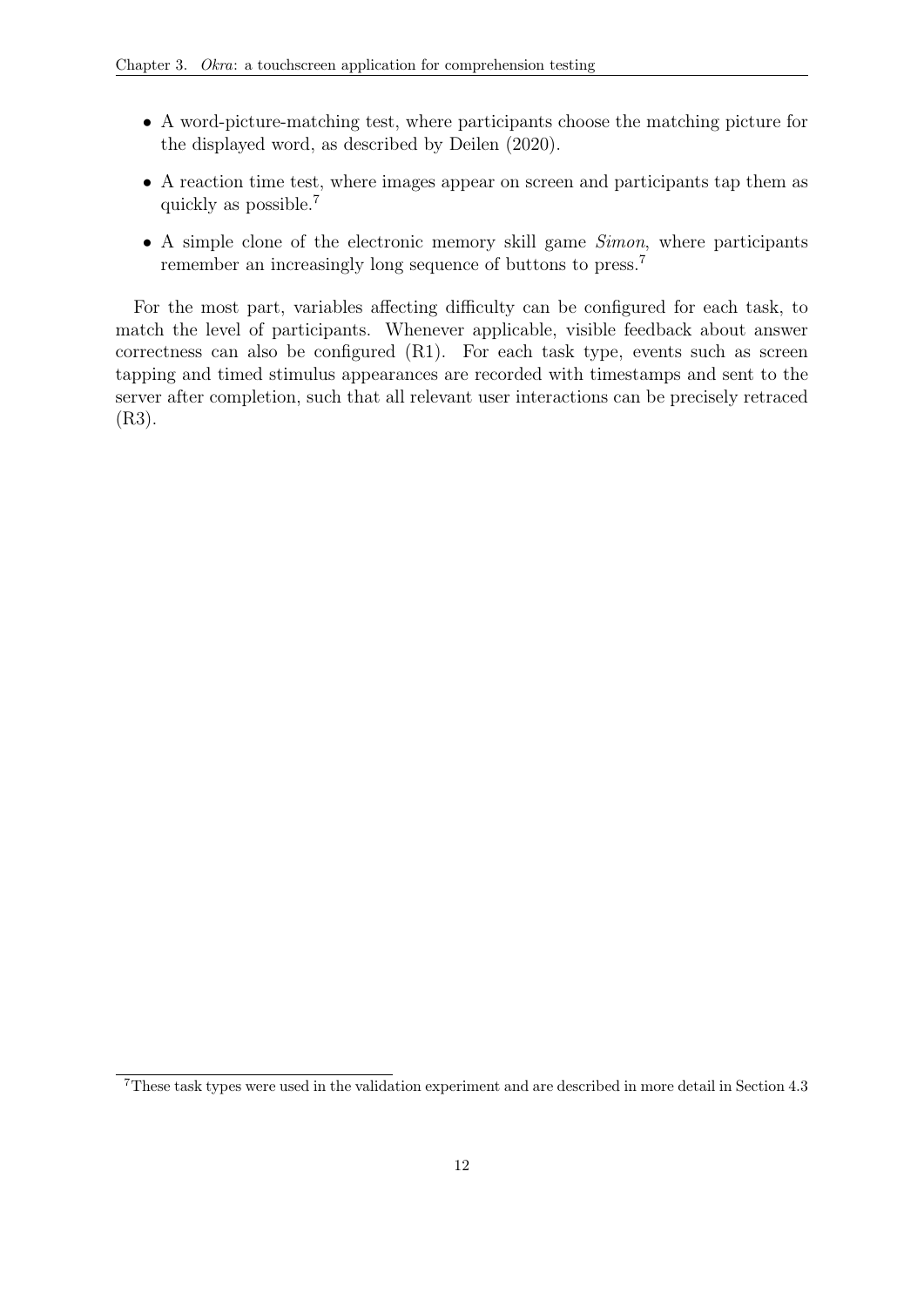# <span id="page-20-3"></span><span id="page-20-0"></span>**4 Experimental validation and exploration**

To verify the effectiveness of the application in measuring text comprehension, we conducted a small-scale experiment with people with mild to moderate intellectual disabilities in collaboration with a partner at  $capito/atempo$ . We compared comprehension measurements collected using the touchscreen application with a more traditional paperand-pencil test to find out whether there are differences depending on modality.

Another goal is to get a first impression of the applications's usability and accessibility, and to explore further (dis)advantages and aspects to take into account when considering this modality over non-digitized testing. To this end, and to get more insight into participant's cognitive and motor skills, the study also includes three other tasks, all of which are completed in the application.

### <span id="page-20-1"></span>**4.1 Participants**

The 16 participants were part of an educational program for people with learning difficulties and disabilities at atempo in Austria and agreed to take part in the study on a voluntary basis. They were deemed by their program instructor to be part of the target group for simplified texts around the level given in the presented material (A2). All participants were informed about the study and signed a consent form written in easyto-read German ahead of time, which they were all legally eligible to sign themselves. They were compensated with cash for participating in the study.

There were eight male and eight female participants, their mean age was 26.1 (youngest: 18, oldest: 38, median: 26) and all were native German speakers, one being bilingual. Based on self-reports, eleven were visually impaired (corrected with glasses), none were colorblind. Most of them were very familiar with touchscreen devices, 14 of them reporting daily smartphone use, two of them weekly. Self-reported reading behavior (e.g. reading texts in newspapers, books or on the internet) differed considerably, four participants reading every day, eight once per week or more, five less than once per week.

### <span id="page-20-2"></span>**4.2 Materials**

The texts presented to the participants are taken from the [Austria Press Agency \(APA\)](#page-7-10) corpus described in [Säuberli et al.](#page-35-9) [\(2020\)](#page-35-9) consisting of short Austrian news articles translated into simplified German of level A2 and B1 following [LL](#page-7-3) guidelines (cf. Section [2.3\)](#page-13-0).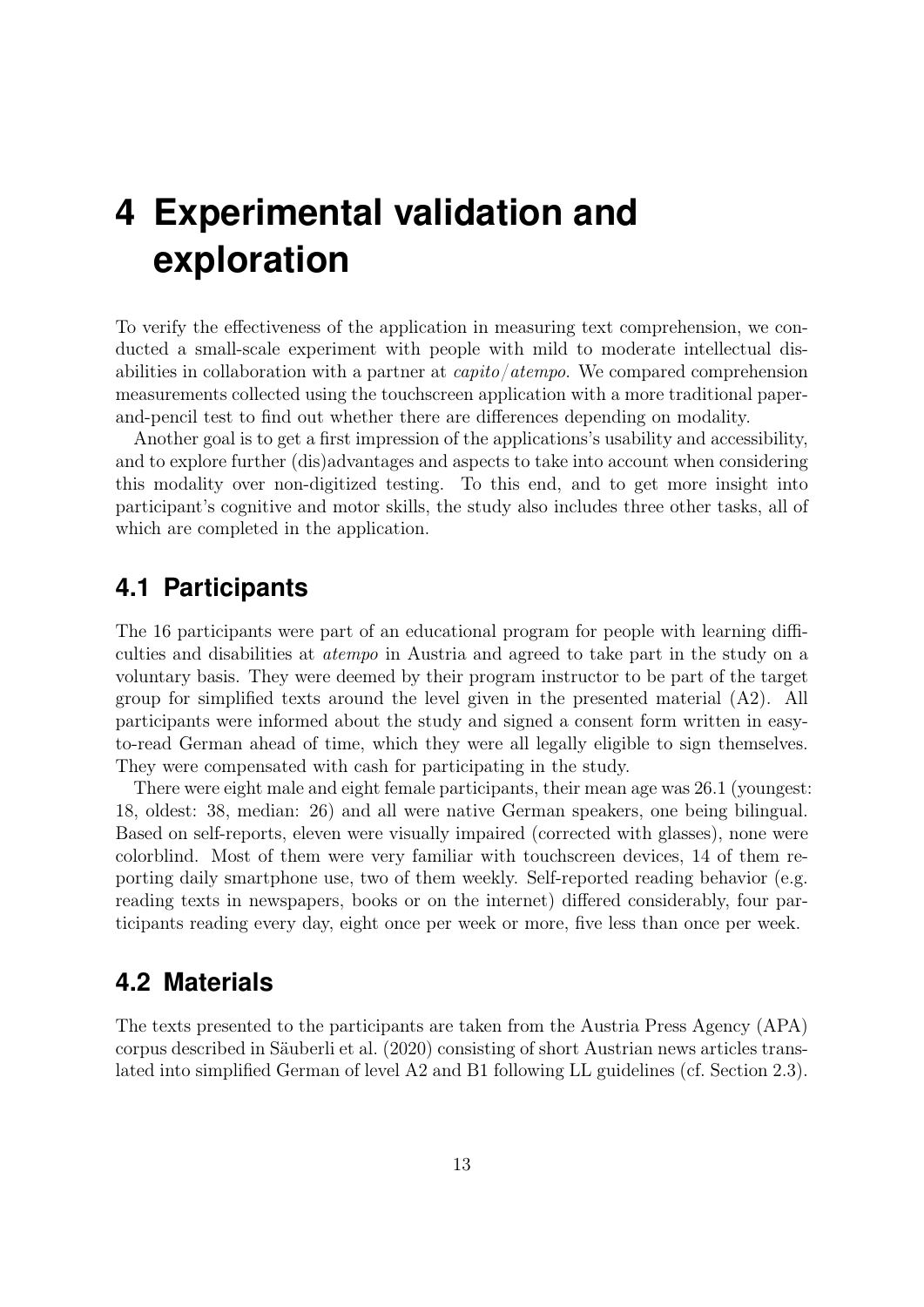<span id="page-21-0"></span>

| Text             | #sentences | $\#\text{words}$ | LIX <sup>1</sup> |
|------------------|------------|------------------|------------------|
| (praction)       | 3          | 30               | 51.0             |
| unemployment     | 9          | 90               | 43.3             |
| school-vacation  | 8          | 79               | 35.5             |
| fish             | 15         | 122              | 23.0             |
| glyphosate       | 9          | 86               | 40.9             |
| murder           | 9          | 88               | 32.5             |
| snake            | 9          | 70               | 29.4             |
| ski-championship | 8          | 63               | 48.0             |
| film-festival    | 8          | 70               | 28.7             |

Table 4.1: Texts used in the experiment

I manually picked eight texts (plus one shorter text for practice trials) at level A2 such that there is a variety of topics and enough opportunities for developing comprehension questions. All texts were published in 2018 or 2019 and do not cover currently very relevant or generally known issues or events, to reduce the effect of prior knowledge. All images were removed from the texts as they are not necessary for comprehension, but the original layout with short line lengths was preserved. Table [4.1](#page-21-0) shows some statistics about the selected texts, including the LIX readability index [\(Björnsson, 1968\)](#page-32-3).

I designed three comprehension questions per text with three answer choices each. This type of multiple-choice question has a lower chance of lucky guesses than yes/no questions and avoids involving other skills like writing or speaking. The questions are designed according to these rules:

- No answer choices can be excluded by merely applying common knowledge or logic without having read the text.
- The three questions are independent of each other, i.e. the answer of one of the questions does not imply the answer to one of the other questions.
- The three answer choices are mutually exclusive.
- Incorrect answer choices use "plausible" distractors, e.g. numbers or words that appear or could contextually appear in the text.

I also continuously integrated feedback from experts familiar with the target group and an expert in language testing to make sure the questions themselves are easy to understand, appropriately difficult to answer and indicative of true comprehension. The resulting questions are mainly literal and re-organizational in nature and do not require inferring implicit information, since the latter question type is significantly more difficult to answer [\(Vajjala and Lucic, 2019;](#page-35-2) [Fajardo et al., 2014\)](#page-33-10).

<sup>&</sup>lt;sup>1</sup>Calculated using <https://www.psychometrica.de/lix.html>. A value below 40 is common for literature for children, 40–50 for fiction, 50–60 for nonfiction, above 60 for technical literature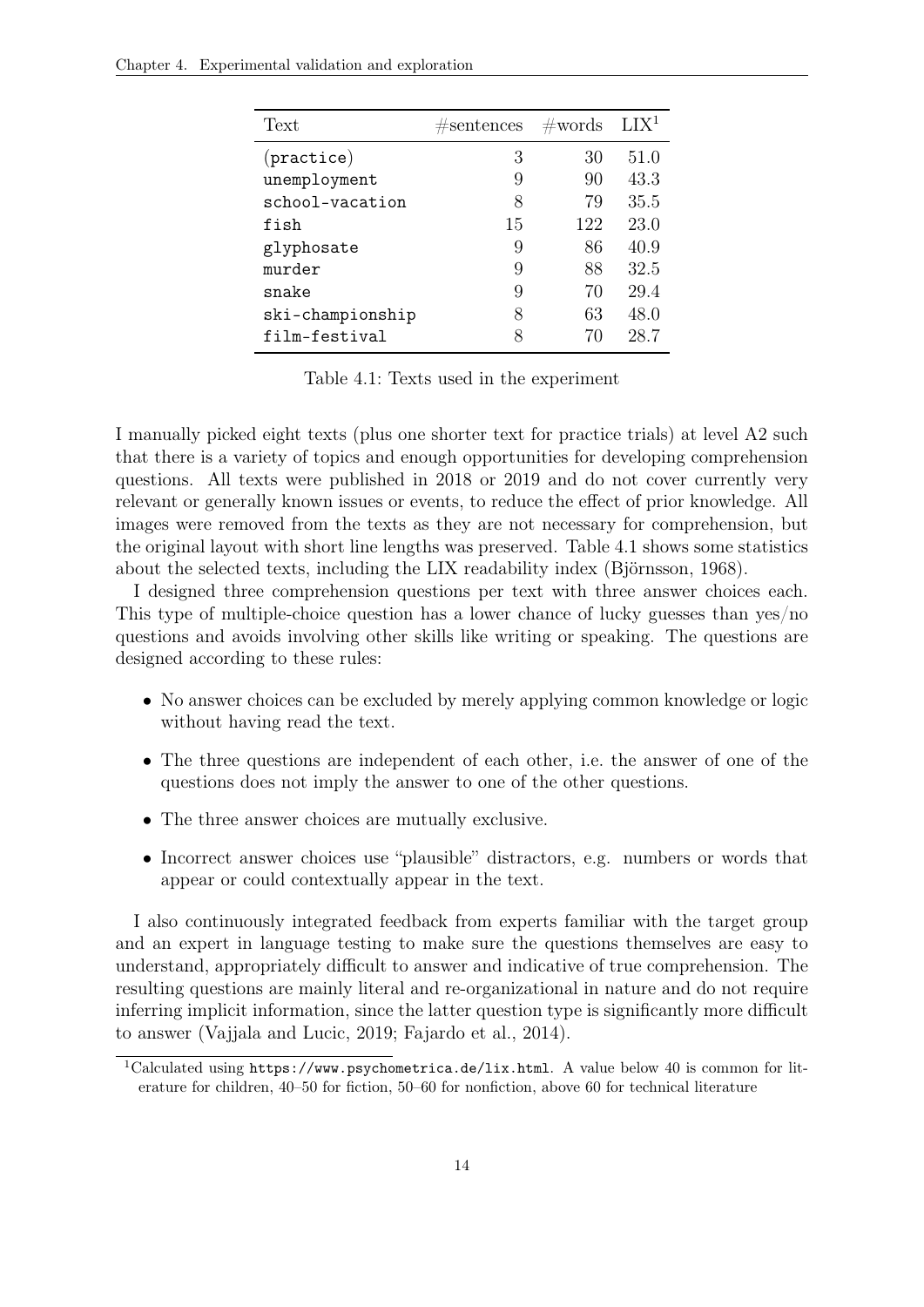#### <span id="page-22-0"></span>**4.3 Method**

After obtaining approval for the procedure from the ethics committee and after a pilot study with two participants, the experiment was administered by an employee at atempo over the course of nine days in May 2021. Each participant attended two sessions on separate days, most sessions taking between 15 and 30 minutes, to avoid fatigue and to capture within-subject variance more accurately.

At the beginning of the first session, the participant answered some questions about their personal data, reading behavior and use of technology, which were asked orally by the experimenter. Then, the participant was given four texts to read, two on paper and two using Okra on a tablet (Apple iPad 2018, 9.7 inches). After reading a text, the participant rated the difficulty of the text on a five-point horizontal Likert scale of colored smiley faces, with extremes labeled as "very difficult" and "very easy" ("sehr schwierig" and "sehr einfach" in German; positive sentiment on the right<sup>2</sup>). After this, they received the comprehension questions and were instructed to answer them, allowing them to look at the text again if they wanted to. Finally, they rated the difficulty of the questions in the same way and also answered the question "How much did you enjoy this task?" ("Wie viel Spaß hat Ihnen diese Aufgabe gemacht?" in German) on the same type of Likert scale, with extremes labeled as "not at all" and "very much" ("gar keinen Spaß" and "sehr viel Spaß" in German), before moving on to the next text. The time taken to read the text and to answer the questions was measured, either by the application directly or by the experimenter for texts read on paper. Before the participant read the first text, and whenever the condition (paper/app) was switched, they were presented again with written instructions in easy-to-read German, and were asked to complete a practice task including reading a shorter text, two comprehension questions and the usual ratings, to re-familiarize them with the procedure and the material. Typography and layout of the texts were matched across the two conditions as well as possible. After having read two texts (not including the practice text), the experimenter offered a short break and a glass of water.

At the beginning of the second session, the participant was asked to solve three lowlevel cognitive tasks in Okra on the tablet, in this order:

- 1. A reaction time test, where a red balloon appeared at a random position on the screen and the participant was instructed to tap the balloon as quickly as possible. After they did, the next balloon appeared after a random delay between 0.0 and 1.0 seconds. In total, 10 balloons were presented and the reaction times measured.
- 2. A lexical decision task, where a single string of characters was presented at a time and the participant was instructed to press the button labeled "WORD" as quickly as possible if the word is a real German word or otherwise press the button labeled "NOT A WORD". I used the  $DeReWo$  word frequency list [\(Perkuhn et al., 2009\)](#page-34-9)

<sup>2</sup>[Maeda](#page-34-10) [\(2015\)](#page-34-10) finds horizontal computer-based rating scales to be faster to complete but with a leftside selection bias. [Franzen](#page-33-11) [\(2014,](#page-33-11) p. 672) argues that the order of rating scales does not play a crucial role. The decision to use a horizontal scale here was mainly based on usability considerations.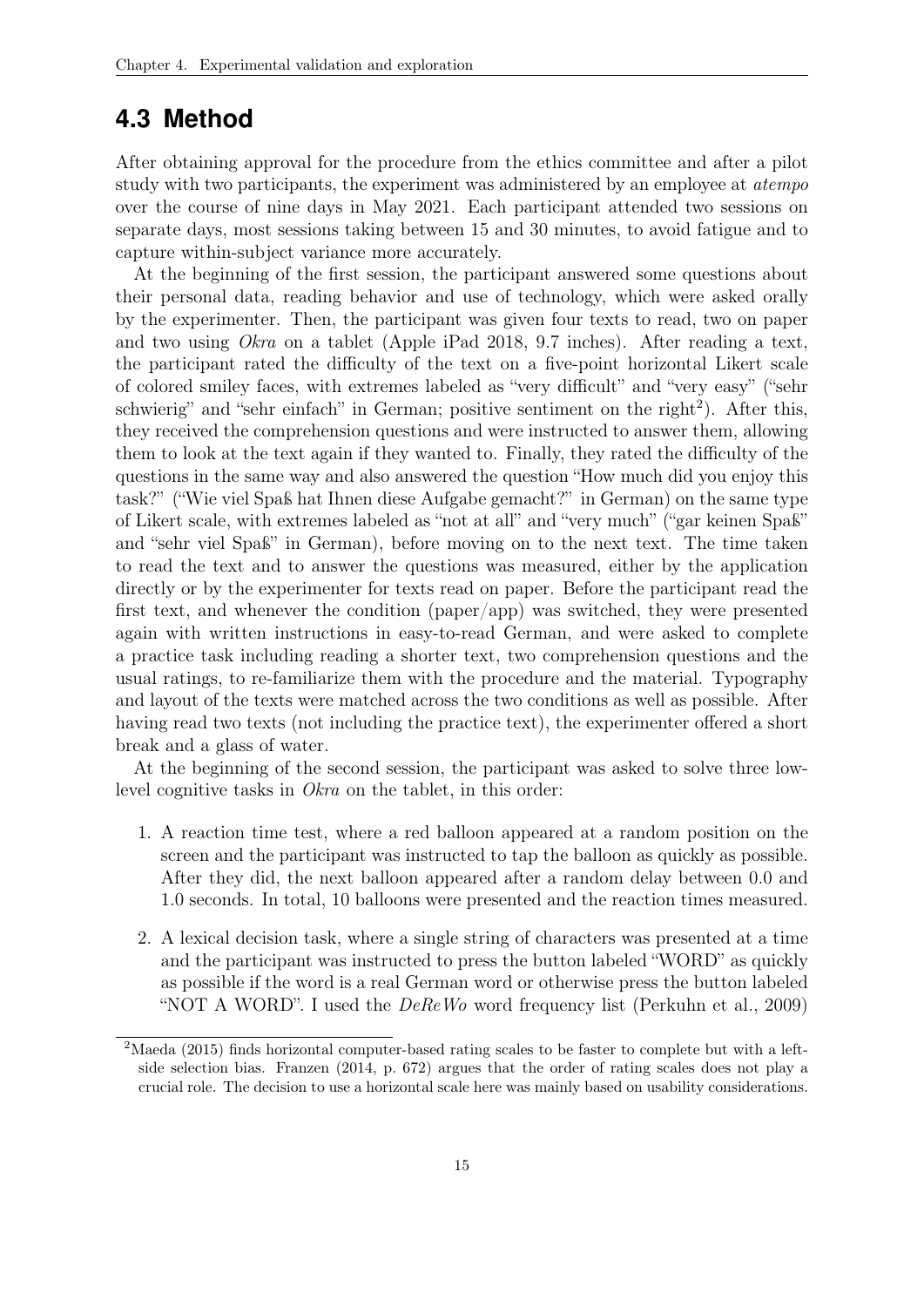to select words between three and ten characters long within the top 5000 words and the Wuggy software [\(Keuleers and Brysbaert, 2010\)](#page-34-11) to generate pseudowords. Ten words and ten pseudowords were presented in randomized order.

3. A short-term memory game, where four differently colored buttons (each with a different geometric shape on it to aid memorization) were visible in a grid. The participant was instructed to memorize the sequence in which they lit up and repeat the sequence afterwards by pressing the buttons in the same order. The sequence started at length one with an element being added and the new sequence presented every time it was correctly repeated. The trial ended as soon as a button is incorrectly pressed.

Before each task, the participant read in-app instructions in easy-to-read German and completed a short practice task. The experimenter asked them to repeat the practice task in case they did not understand it. Participants were instructed to use their dominant hand for tapping. After completing all three tasks, four texts with comprehension questions and ratings were again presented in the same manner as in the first session. The order of the texts and conditions were randomized such that each participant read all eight texts and every text was read 8 times in each condition.

The same experimenter was present in the room in all sessions, sitting at a different table not directly in front of the participant, but still within their field of view. For tasks done on the tablet, the experimenter used a screen mirroring software to be able to see the tablet screen on a laptop and intervene in case of technical problems or when the participant did not understand a task.

### <span id="page-23-0"></span>**4.4 Results**

#### <span id="page-23-1"></span>**4.4.1 Comprehension questions and ratings**

The response data from one of the participants reading the text film-festival on the tablet was lost due to a software bug, which was then immediately fixed, leaving data from 127 text readings and all the data from the three low-level cognitive tasks.

On average, participants had an accuracy of 2.19 out of three correctly answered questions per text (standard deviation: 0.41, lowest: 1.63, highest: 2.88). The mean accuracies between the two conditions did not differ significantly (app: 2.14, paper: 2.23 out of three). However, since the participants' language proficiencies as well as the difficulty of the questions may vary substantially, these raw accuracies are not necessarily fair or comparable. Modeling the data using Many-Facet Rasch Measurement [\(Linacre,](#page-34-12) [1989\)](#page-34-12) can provide more insight into these aspects by mapping participant proficiency and item difficulty onto a common logit scale, while also taking into account the effects of other variables such as, in this case, whether the test was conducted on paper or on a touchscreen device. Figure [4.1](#page-25-0) shows a Wright map of participant and item mea-surements fitted using the FACETS software [\(Linacre, 2020\)](#page-34-13), where participants are ordered according to their proficiency (higher measure means more proficient) and items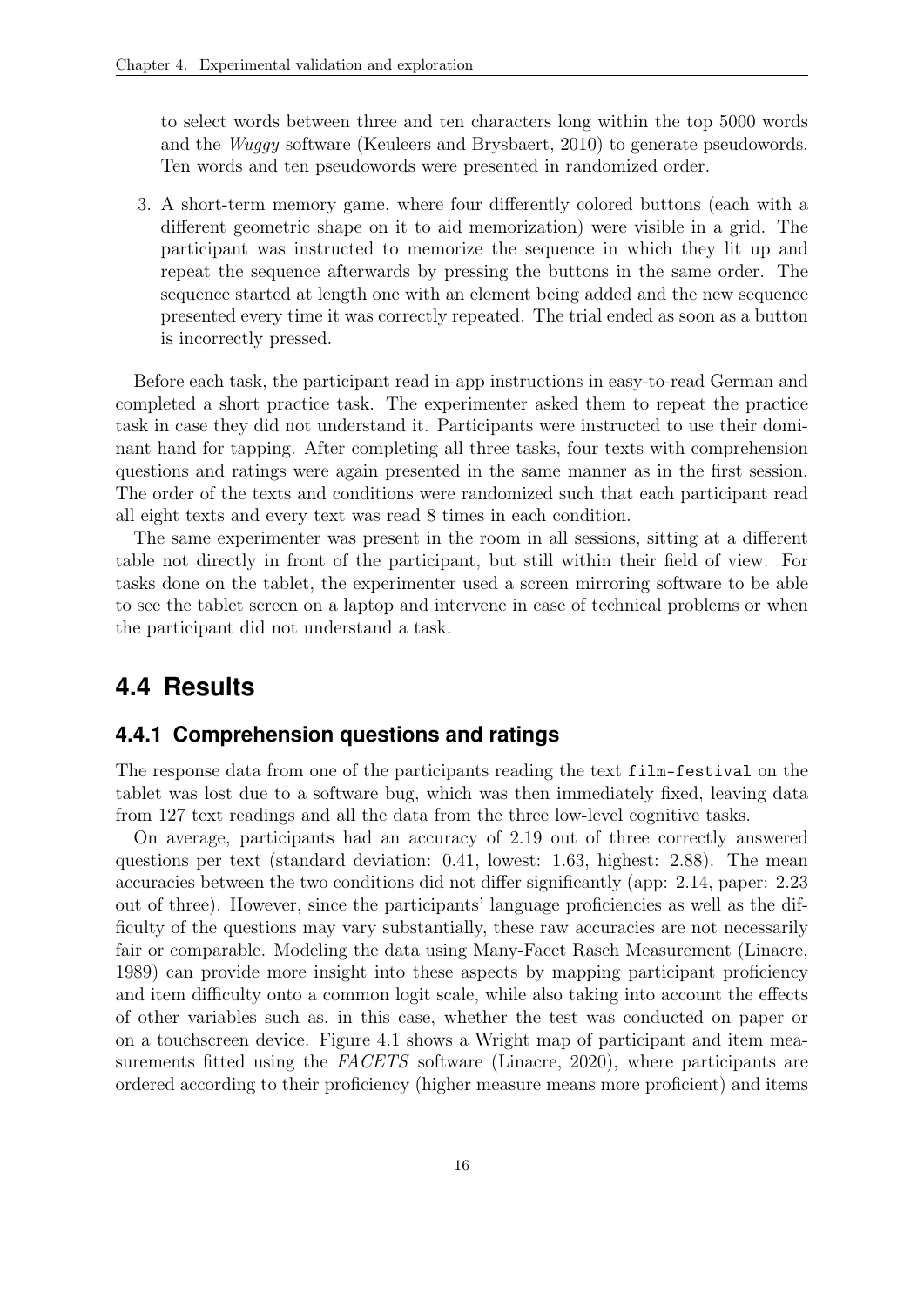according to their difficulty (higher measure means more difficult). A participant has a modeled probability of 0.5 of correctly answering an item with the same logit measure as theirs. If the item's measure is higher than the participant's, this probability is smaller than 0.5.

Question 2 of text ski-championship was answered correctly by all participants and is therefore uninformative with respect to proficiency. For the remaining data points, mean-square infit statistics are mostly close to 1.0, with participant infits ranging from 0.70 to 1.44 and item infits ranging from 0.75 to 1.38, which indicates that there are few unpredictable responses and supports the validity of the tests. However, as Fig. [4.1](#page-25-0) shows, the questions tended to be too easy for many of the participants. The conditions have a separation and reliability of 0.00, which suggests that there is no difference in difficulty due to testing modality. A bias analysis also shows that there is no significant interaction between any of the items and the conditions (all  $p > 0.17$ ).

Since each question has its own degree of difficulty, it is impossible to infer anything about the texts' comprehensibility from the multiple-choice responses alone. We can, however, compare the subjective Likert scale ratings to find out about perceived comprehensibility. To this end, I fit another Many-Facet Rasch Measurement model with a rating scale for each of the three ratings. These models take into account the facts that some participants may be more lenient than others and that they might not interpret the Likert scales as linear. The Wright maps in Fig. [4.2](#page-26-0) show subjective difficulty/enjoyment (higher measure means easier/more enjoyable) and participant leniency (higher measure means more lenient). Many participants had a strong tendency towards very high ratings, especially for the text difficulty and enjoyment ratings, and some participants rated all texts with the same scores (four in the case of text and question ratings, and seven in the case of enjoyment ratings), which raises question about the usefulness of this data. All of the ratings correlate significantly with each other (Pearson's  $r > 0.55$ ,  $p < 0.001$ ), and none of them correlate with the comprehension question accuracy. There is, again, no separation between the two conditions and no significant interaction between texts and conditions.

The time taken to read the texts differs between the two conditions, as Fig. [4.3](#page-27-2) shows. This duration was measured from when the participant first saw the text until they finished the text difficulty rating. Applying a linear mixed model with texts and participants as random effects shows that mean reading times on the tablet are significantly shorter than on paper (difference: 9.97 seconds,  $p < 0.001$ ).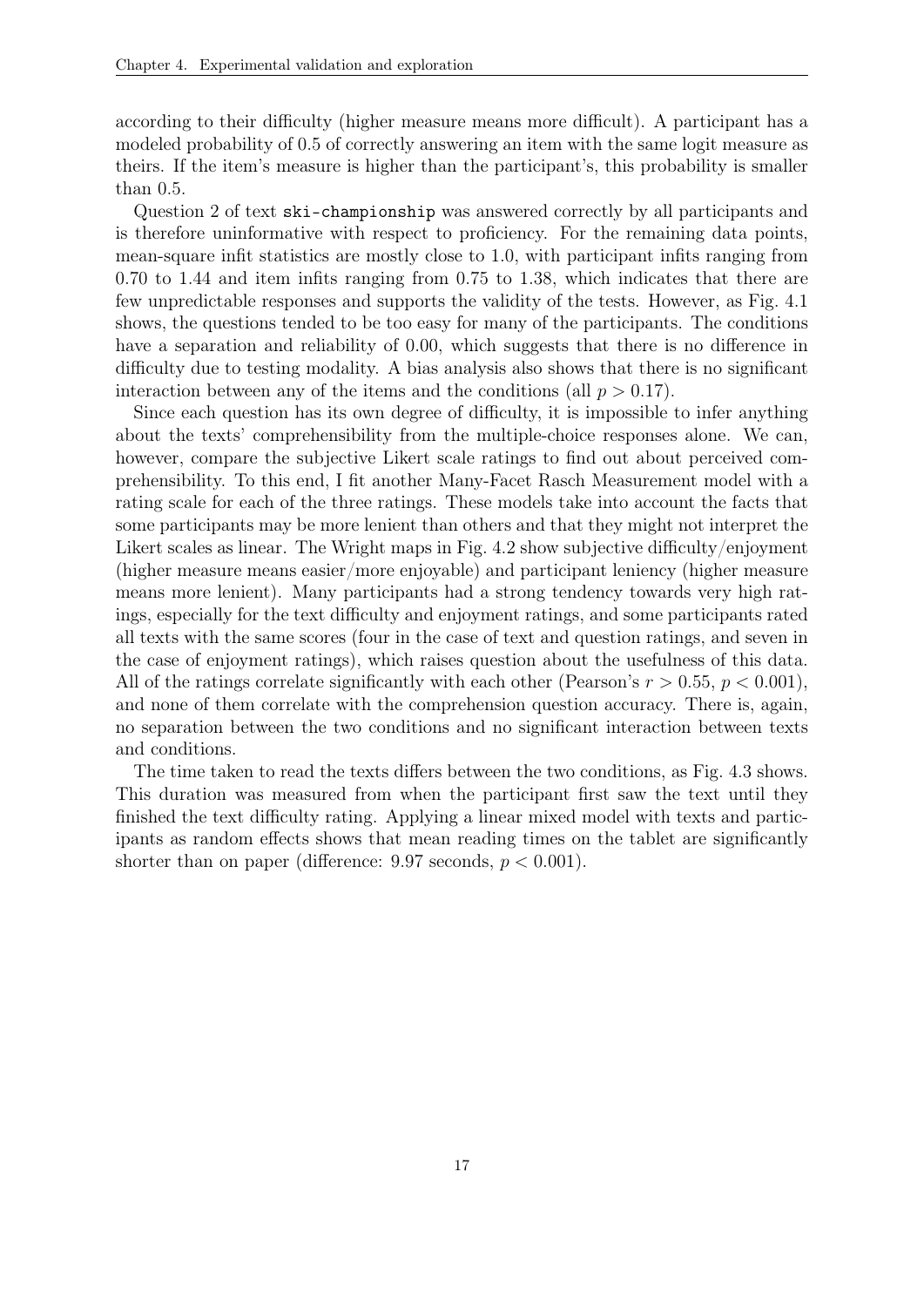<span id="page-25-0"></span>

Figure 4.1: Wright map showing participant and item measures for multiple-choice question responses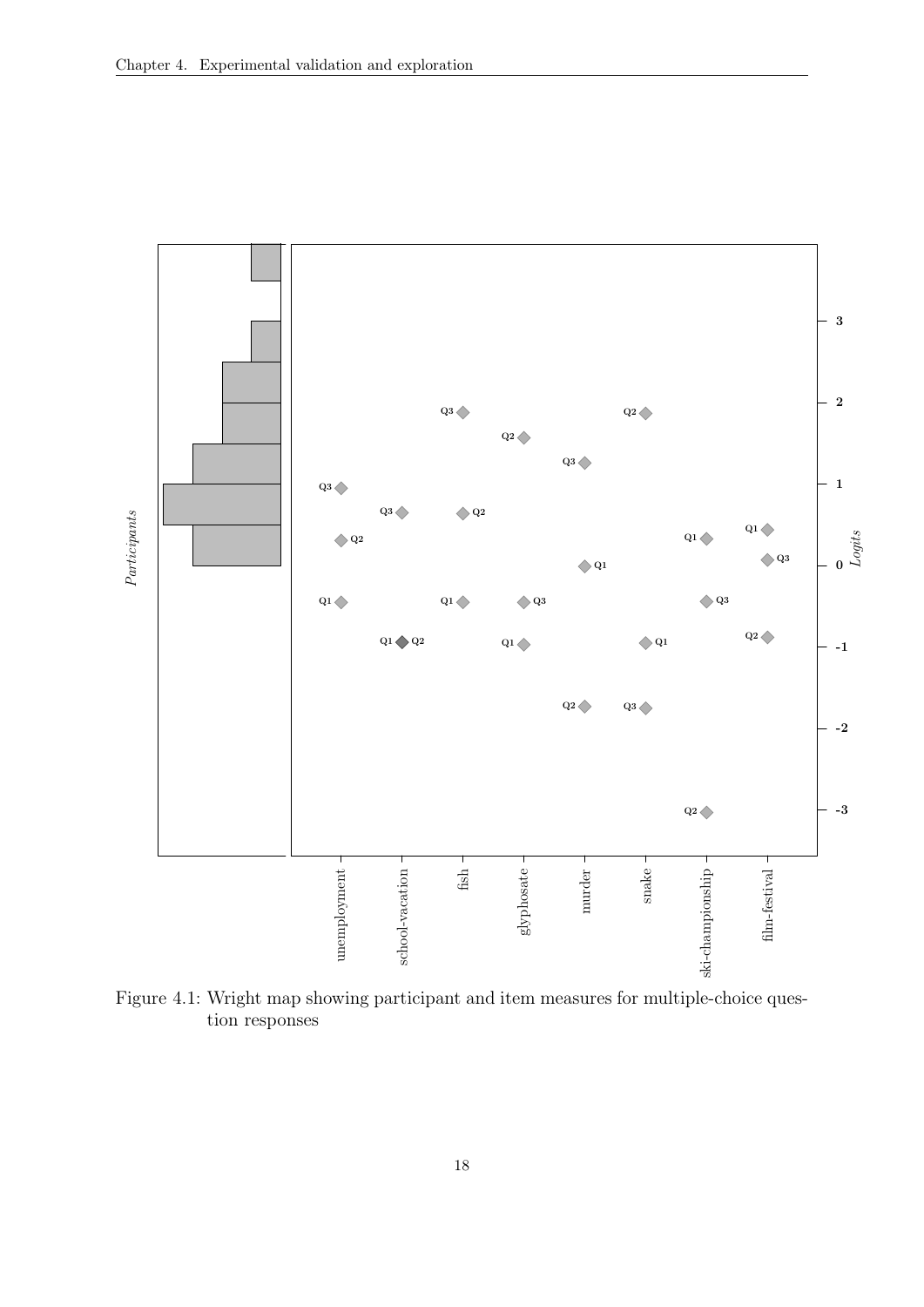<span id="page-26-0"></span>

Figure 4.2: Wright maps showing participant and text measures for rating responses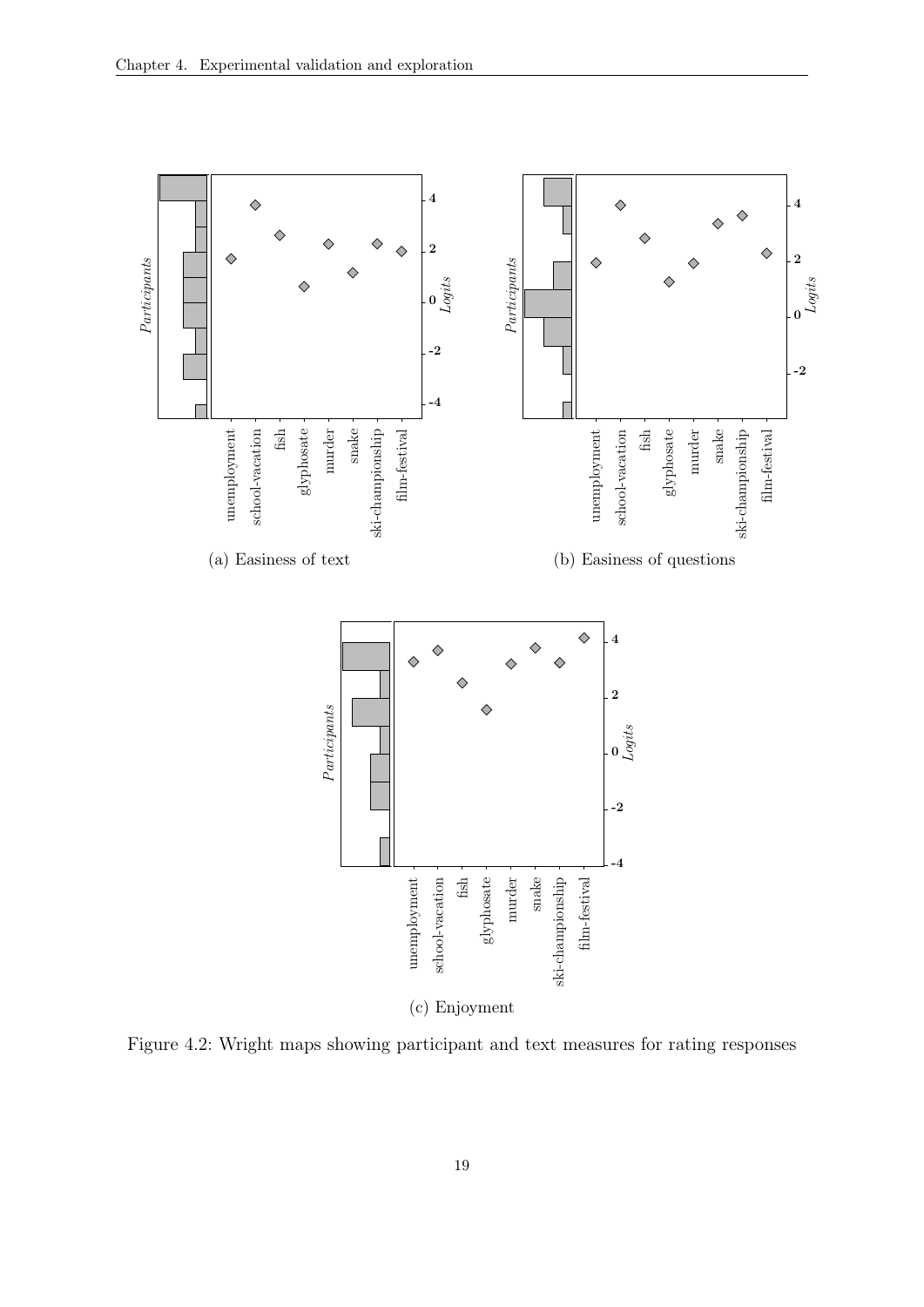<span id="page-27-2"></span>

Figure 4.3: Density graph comparing reading times of texts read on the tablet and on paper

#### <span id="page-27-0"></span>**4.4.2 Low-level cognitive tasks**

Figure [4.4](#page-28-0) shows the most relevant scores and reaction times per participant for each of the low-level cognitive tasks.

In the lexical decision task, participants 3, 5 and 10 responded with "WORD" to all stimuli (one of them also in practice task) and did not exhibit any reaction time difference between words and pseudowords. The data of these participants is excluded from this task's data analysis, under the assumption that the task was not correctly understood. All other participants had at least 15 out of 20 responses correct and have consistently slower average reaction times for pseudowords than for words. There is a highly significant correlation between the reaction times in the lexical decision task and the reading time in the comprehension task. The full correlation matrix including all relevant measurements from the different tasks can be seen in Appendix [A.](#page-36-0)

In the short-term memory task, five participants repeated the practice task once, two repeated it twice. As the task allowed only a single attempt and stopped immediately after the first mistake, I also include the practice attempts in the analysis for this task and use the highest score reached among all attempts as the final score.

#### <span id="page-27-1"></span>**4.5 Discussion**

Despite most comprehension questions being too easy for many participants, the Rasch model still shows a fairly reliable separation between items, and the zero-separation measured between the two conditions can be interpreted as evidence against a significant effect of testing modality. The difficulty and enjoyment ratings, however, separate the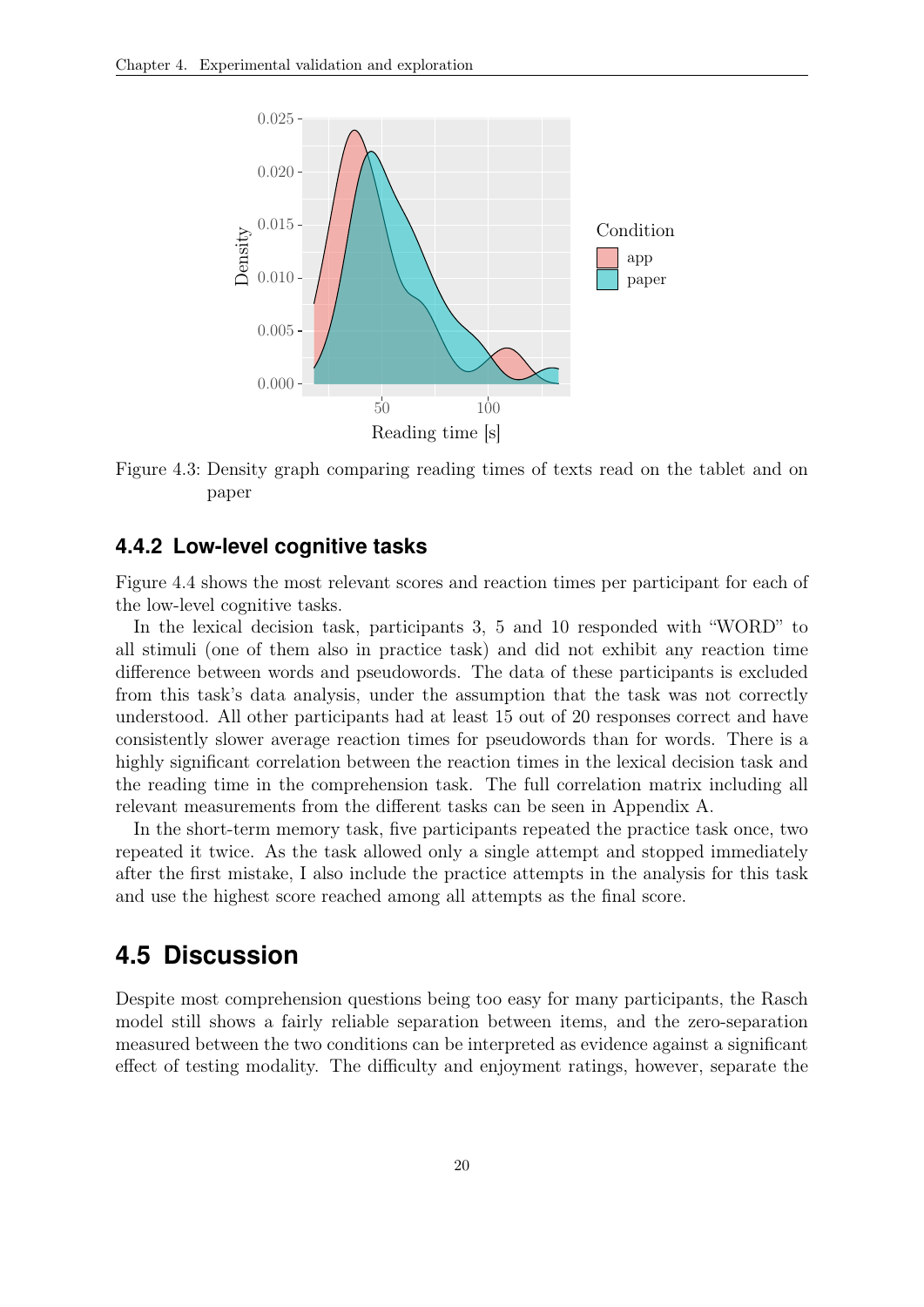<span id="page-28-0"></span>

Figure 4.4: Results from low-level cognitive tasks (error bars are standard deviations)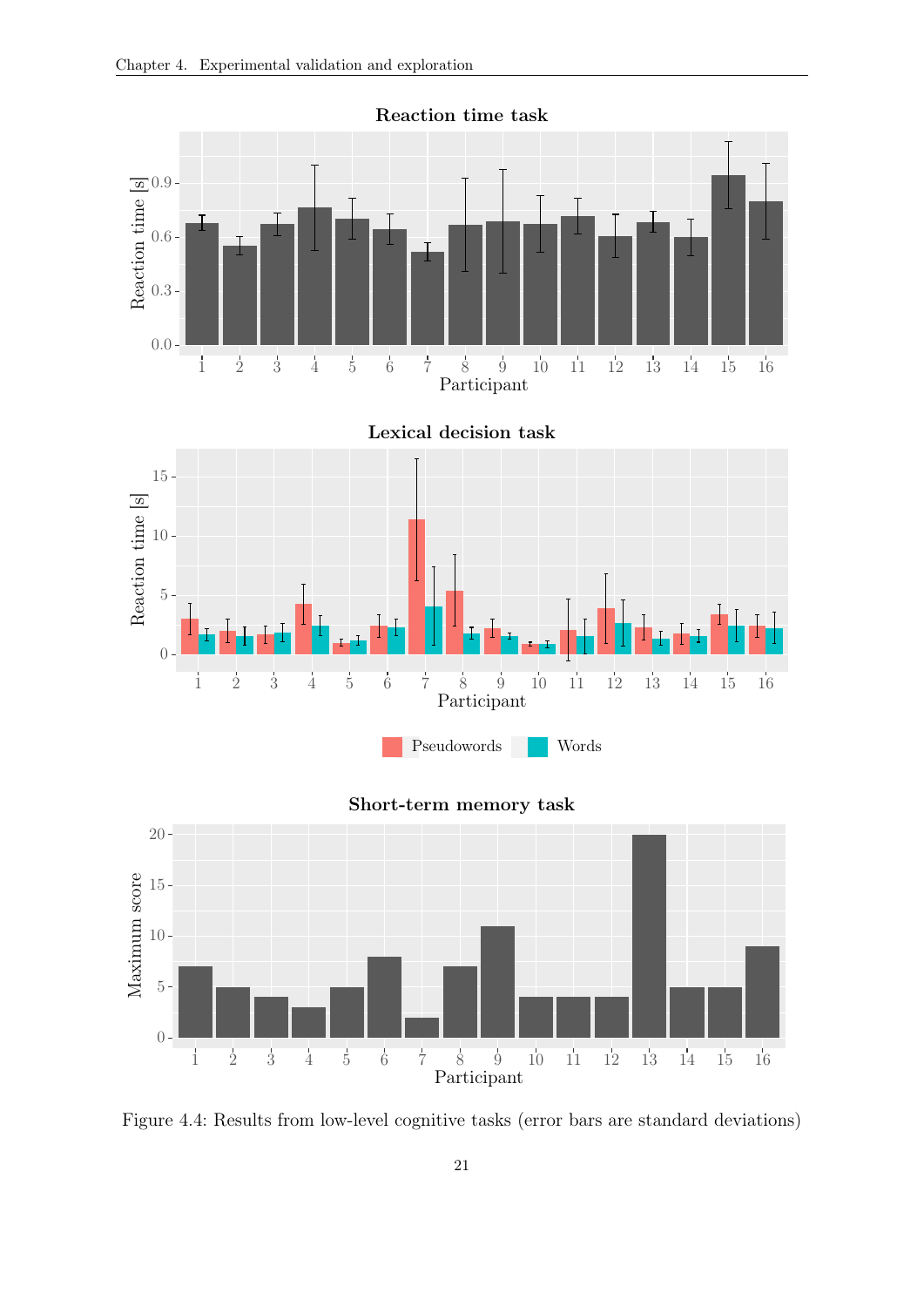<span id="page-29-1"></span>texts to a much lesser degree and are therefore less reliable. Also, it is important to note that some of the highest performing participants rated the texts as very difficult and viceversa. This illustrates again that subjective perception of difficulty and comprehension are very different things, and that comparing directly between ratings or item accuracies across several participants without correcting for leniency and proficiency is dangerous.

What seems particularly interesting though is the difference in measured reading time. The pure reading time could not be measured for texts read on paper because the ratings were on the same page as the text and there was no way for the experimenter to see when exactly the participant had finished reading, so all measurements also include the time taken for the text difficulty rating. While it is possible that those ratings took longer on paper, or that measurements were less accurate when done manually by the experimenter, these two limitations alone cannot explain the entire difference of almost 10 seconds. One might hypothesize that participants felt more confident reading the texts on the tablet or that there is a lower inhibition threshold when interacting with visual elements on a touchscreen rather than physical objects, but to investigate this phenomenon further, more precise behavioral observations would be needed. However, this apparently did not affect performance in the comprehension questions. Being able to measure time and behavior accurately and precisely is a clear advantage of computerized testing and can be exploited much further than discussed here.

One of the main reasons why one might worry about using a touchscreen device for measuring comprehension is that participants who are more familiar with technology and how [UIs](#page-7-5) work may have an unfair advantage. Observations during the experiment, the high number of restarted practice trials and the high between-subject variability suggest that the short-term memory task was the most difficult in terms of usability and that scores may be affected by varying levels of confidence in handling a touchscreen interface and interpreting visual feedback. For example, the exceptionally well-performing participant achieving a score of 20 in the short-term memory task mentioned that they play video games and that they are familiar with similar types of activities. In contrast, between-subject variability in the reaction time task is quite low and values are within an expectable range, suggesting that there was no major effect of usability in this case. In the reaction time task, there is also no correlation with comprehension task measurements, while the short-term memory task may share some common effects with other tasks (whether it be memory capacity, touchscreen usage skills, or somethinig else).

All this amounts to the conclusion that skills in using touchscreen devices should always be tested, either with more detailed questionnaires about participant's usage of these devices, or more objectively with a separate task. However, in this study, there is no evidence that measuring comprehension using multiple-choice questions is affected by the modality of text and question presentation.

#### <span id="page-29-0"></span>**4.6 Limitations**

The small sample size is the most obvious limitation of this study and limits its statistical power considerably. Moreover, the sample may be unbalanced due to convenience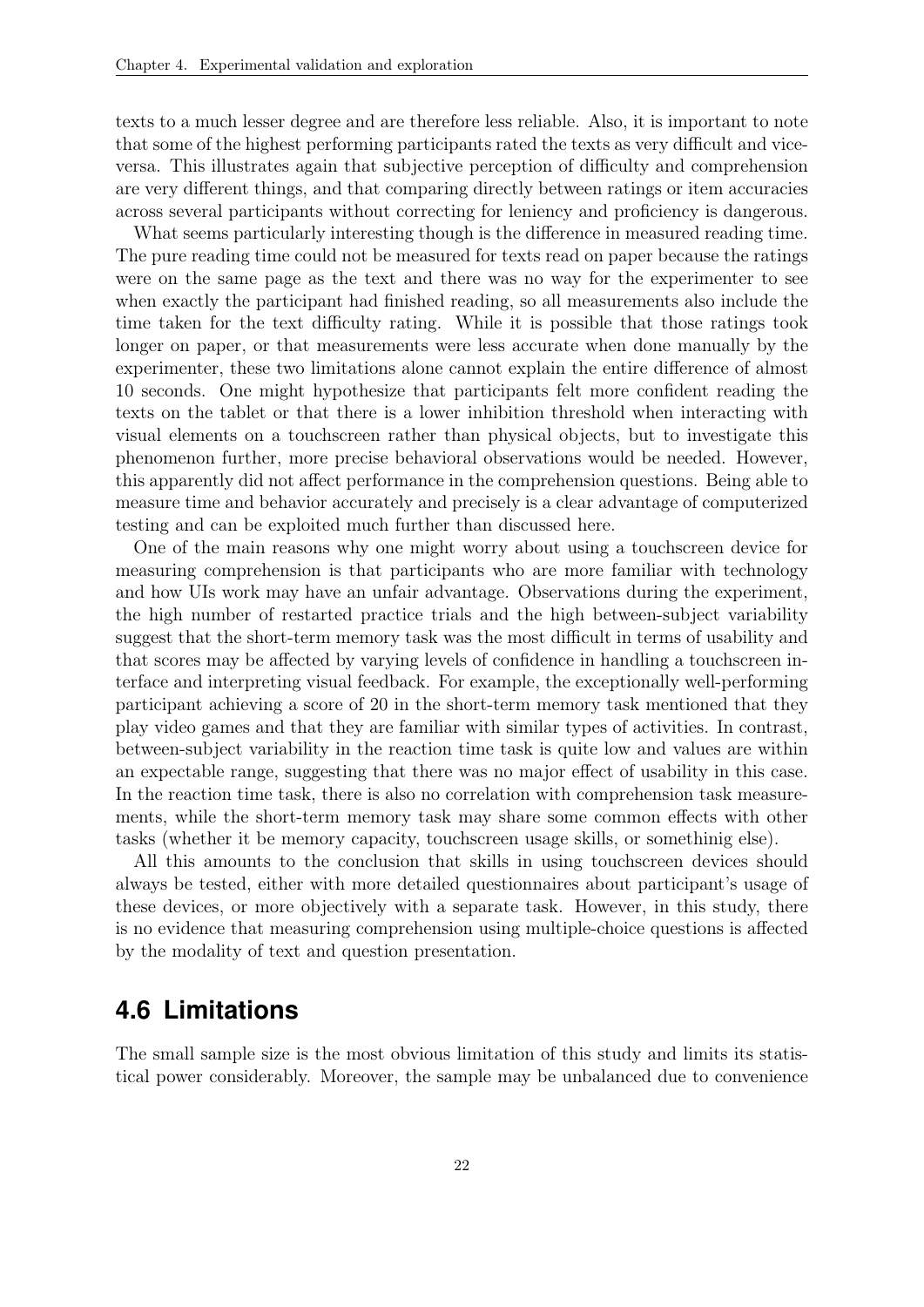sampling. Most participants were very familiar with touchscreen devices and did not have many specific needs in terms of accessibility, which limits the transferability to a more general population.

This also limits conclusions about the usability and accessibility of the application. It has become apparent that at least some of the task implementations are not yet fully optimized for this target group, not to mention that the application is completely untested with other target groups. Systematic usability testing, also including users with more severe intellectual and motor disabilities, is still necessary.

Finally, this experiment was conducted under laboratory conditions in a highly controlled environment. In some cases, particularly in the low-level cognitive tasks, intervention and further instructions from the experimenter were still needed. Taking experiments like this outside the laboratory to simplify data collection even more (as originally intended) would first require further testing and improvement.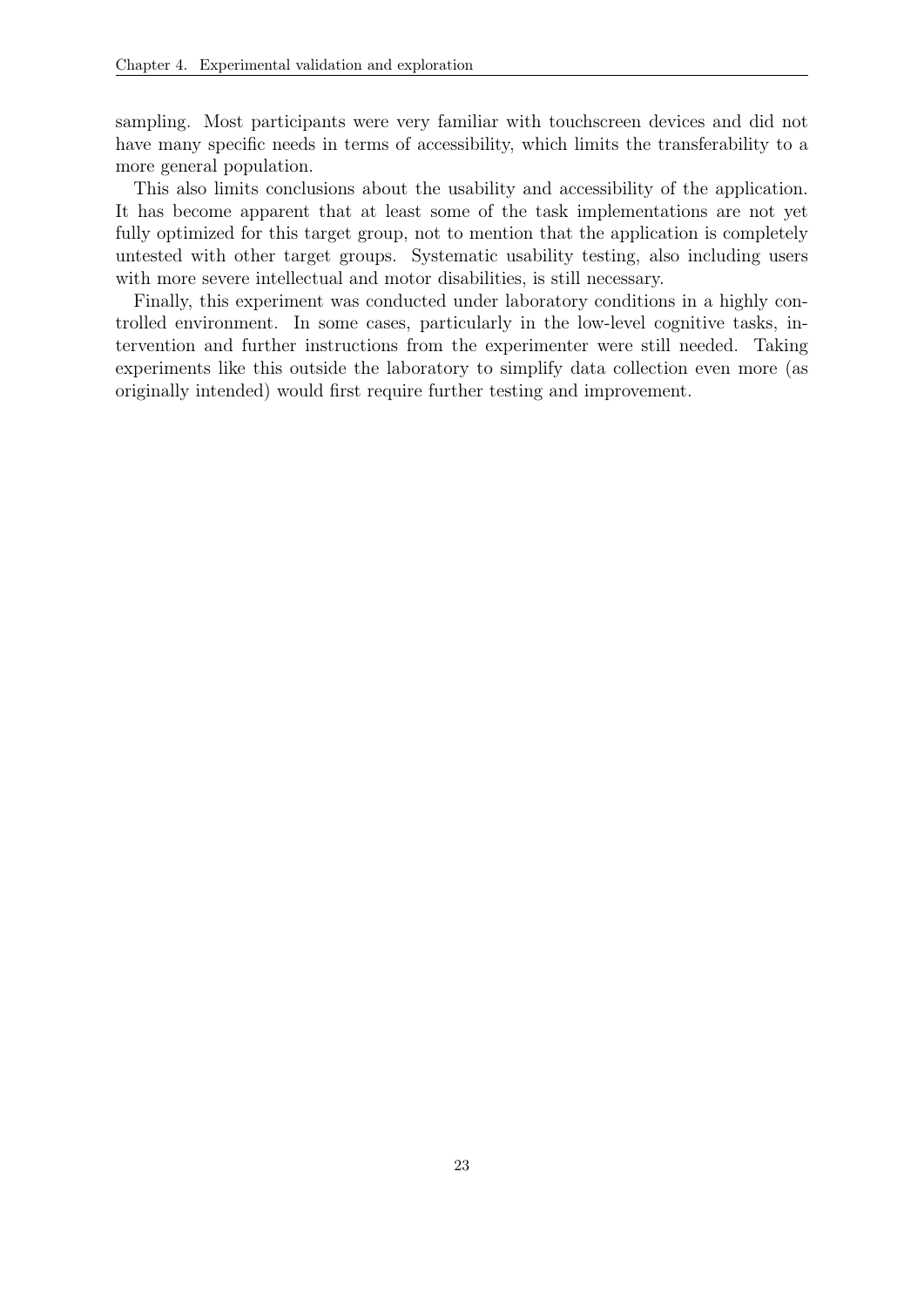## <span id="page-31-0"></span>**5 Conclusion and outlook**

I have presented a touchscreen application which implements several well-established methods of comprehension testing in a way that it could simplify and accelerate data collection, especially with groups of participants with reading difficulties. The validation experiment has shown that people with intellectual disabilities can successfully use the application and that results are equivalent to using paper-and-pencil methods. However, further development and testing needs to be done to improve accessibility to a point where the application could be used completely independently and outside of laboratory conditions by diverse user groups.

In future research, the use of this or similar applications could offer considerable benefits, such as reaching more participants, studying comprehension in more natural reading environments, or simplifying longitudinal studies for measuring improvements in reading skills over time. In addition, administration costs can be reduced by having a single mobile application for a variety of experimental tasks which can be updated and communicated with remotely. If accessibility is sufficient, it can also provide a means to more reliable and fine-grained quantitative evaluation of text simplification directly with target groups of easy-to-read language.

Despite this overall successful first test of the application, there are still many open questions: Which types of tasks should be used for different target groups? Which tasks are least affected by the participants' skills at using a touchscreen device? What effect do different reading devices have on reading time? What influence would non-laboratory conditions have on the measurements? Answering these questions would require further experimental research with larger sample sizes.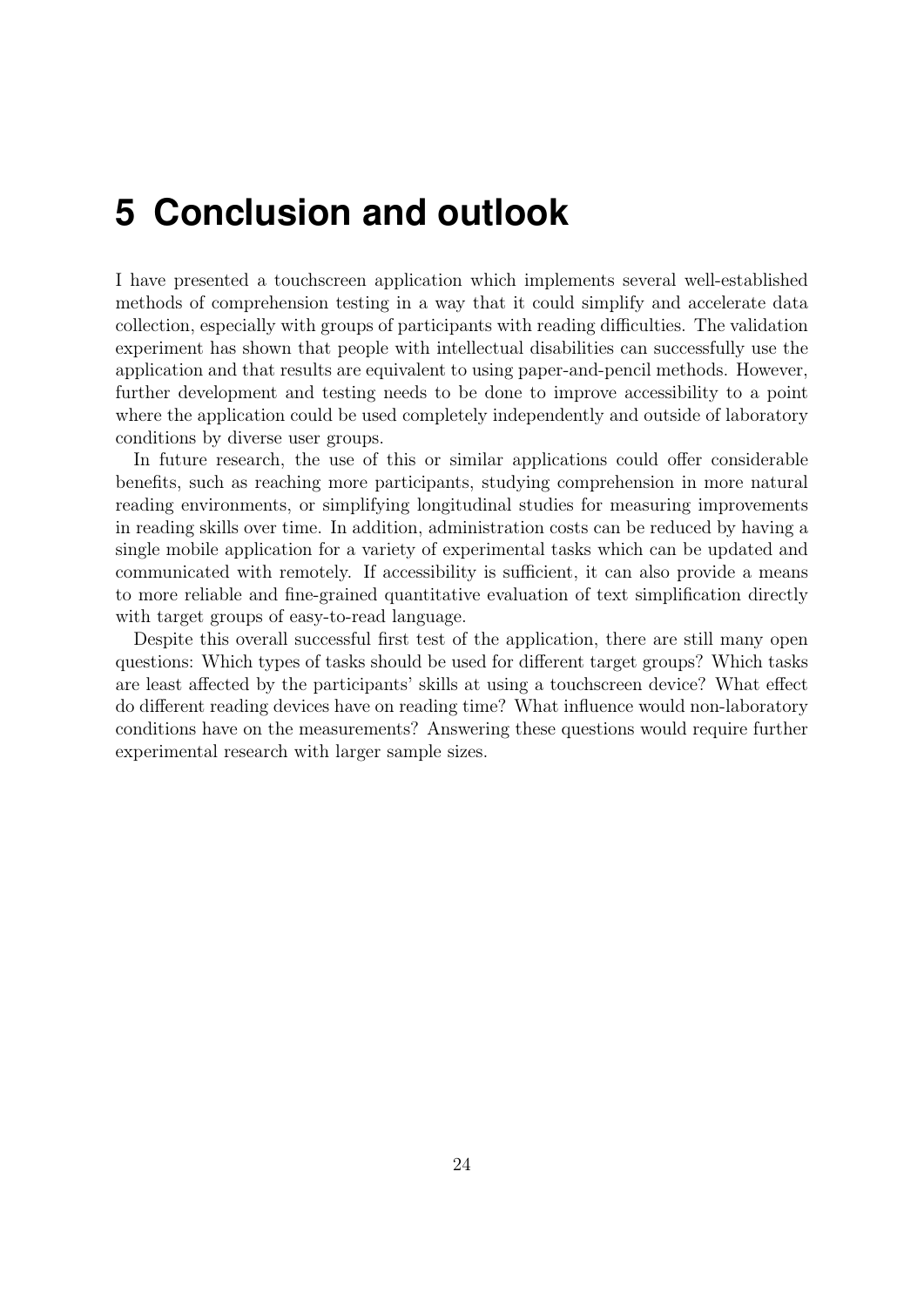## <span id="page-32-0"></span>**References**

- <span id="page-32-9"></span>O. Alonzo, J. Trussell, B. Dingman, and M. Huenerfauth. Comparison of methods for evaluating complexity of simplified texts among deaf and hard-of-hearing adults at different literacy levels. In Proceedings of the 2021 CHI Conference on Human Factors in Computing Systems, pages 1–12, 2021.
- <span id="page-32-6"></span>R. C. Anderson and A. Davison. Conceptual and empirical bases of readability formulas. Center for the Study of Reading Technical Report; no. 392, 1986.
- <span id="page-32-7"></span>A. Bailin and A. Grafstein. The linguistic assumptions underlying readability formulae: A critique. Language & Communication, 21(3):285–301, 2001.
- <span id="page-32-1"></span>A. Bailin and A. Grafstein. Readability: Text and context. Springer, 2016.
- <span id="page-32-8"></span>R. G. Benjamin. Reconstructing readability: Recent developments and recommendations in the analysis of text difficulty. Educational Psychology Review, 24(1):63–88, 2012.
- <span id="page-32-3"></span>C.-H. Björnsson. Läsbarhet [Readability]. Liber, 1968.
- <span id="page-32-11"></span>A. K. Boukhvalova, E. Kowalczyk, T. Harris, P. Kosa, A. Wichman, M. A. Sandford, A. Memon, and B. Bielekova. Identifying and quantifying neurological disability via smartphone. Frontiers in Neurology, 9:740, 2018.
- <span id="page-32-2"></span>E. Charzyńska and Ł. J. Dębowski. Empirical verification of the polish formula of text difficulty. *Cognitive Studies*, 15, 2015.
- <span id="page-32-5"></span>K. Collins-Thompson and J. P. Callan. A language modeling approach to predicting reading difficulty. In Proceedings of the Human Language Technology Conference of the North American Chapter of the Association for Computational Linguistics: HLT-NAACL 2004, pages 193–200, 2004.
- <span id="page-32-10"></span>S. A. Crossley, H. S. Yang, and D. S. McNamara. What's so simple about simplified texts? a computational and psycholinguistic investigation of text comprehension and text processing. Reading in a Foreign Language, 26(1):92–113, 2014.
- <span id="page-32-4"></span>E. Dale and J. Chall. A formula for predicting readability. Educational Research Bulletin, pages 37–54, 1948.
- <span id="page-32-12"></span>S. Deilen. Visual segmentation of compounds in Easy Language: Eye movement studies on the effects of visual, morphological and semantic factors on the processing of German noun-noun compounds. In S. Hansen-Schirra and C. Maaß, editors, Intralingual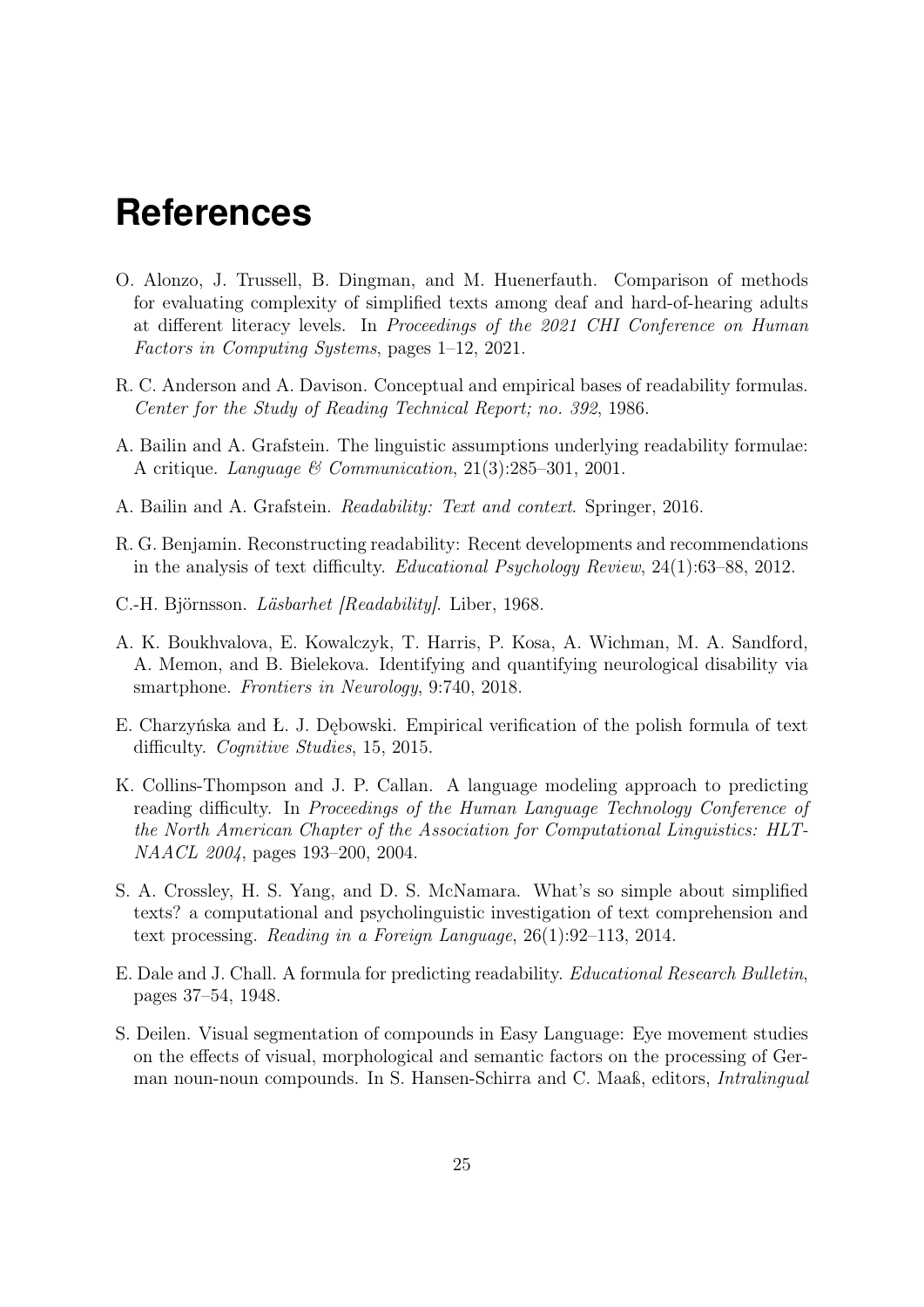Translation Into Easy Language – or How to Reduce Cognitive Processing Costs, pages 241–256. Frank & Timme, 2020.

- <span id="page-33-9"></span>S. Dufau, J. A. Duñabeitia, C. Moret-Tatay, A. McGonigal, D. Peeters, F.-X. Alario, D. A. Balota, M. Brysbaert, M. Carreiras, L. Ferrand, et al. Smart phone, smart science: how the use of smartphones can revolutionize research in cognitive science. PloS one, 6(9):e24974, 2011.
- <span id="page-33-10"></span>I. Fajardo, V. Ávila, A. Ferrer, G. Tavares, M. Gómez, and A. Hernández. Easy-to-read texts for students with intellectual disability: linguistic factors affecting comprehension. Journal of Applied Research in Intellectual Disabilities, 27(3):212–225, 2014.
- <span id="page-33-5"></span>L. Feng. Automatic readability assessment. PhD thesis, City University of New York, 2010.
- <span id="page-33-2"></span>R. Flesch. How to write plain English. Harper and Brothers, 1979.
- <span id="page-33-0"></span>J. M. Fletcher. Measuring reading comprehension. Scientific Studies of Reading, 10(3): 323–330, 2006.
- <span id="page-33-11"></span>A. Franzen. Antwortskalen in standardisierten Befragungen [Response scales in standardized surveys]. In Handbuch Methoden der empirischen Sozialforschung, pages 701–711. Springer, 2014.
- <span id="page-33-1"></span>G. Fulcher. Text difficulty and accessibility: Reading formulae and expert judgement. System, 25(4):497–513, 1997.
- <span id="page-33-6"></span>S. M. Fulmer, S. K. D'Mello, A. Strain, and A. C. Graesser. Interest-based text preference moderates the effect of text difficulty on engagement and learning. Contemporary Educational Psychology, 41:98–110, 2015.
- <span id="page-33-7"></span>A. V. González-Garduño and A. Søgaard. Using gaze to predict text readability. In Proceedings of the 12th Workshop on Innovative Use of NLP for Building Educational Applications, pages 438–443, Copenhagen, Denmark, Sept. 2017. Association for Computational Linguistics. doi: 10.18653/v1/W17-5050. URL [https:](https://www.aclweb.org/anthology/W17-5050) [//www.aclweb.org/anthology/W17-5050](https://www.aclweb.org/anthology/W17-5050).
- <span id="page-33-4"></span>A. C. Graesser, D. S. McNamara, M. M. Louwerse, and Z. Cai. Coh-metrix: Analysis of text on cohesion and language. Behavior Research Methods, Instruments,  $\mathcal{C}$ Computers, 36(2):193–202, 2004.
- <span id="page-33-3"></span>R. Gunning. The technique of clear writing. 1952.
- <span id="page-33-8"></span>S. Gutermuth. Leichte Sprache für alle? Eine zielgruppenorientierte Rezeptionsstudie zu Leichter und Einfacher Sprache [Easy-to-read language for everyone? A target group oriented reception study of "Leichte Sprache" and "Einfache Sprache"], volume 5. Frank & Timme, 2020.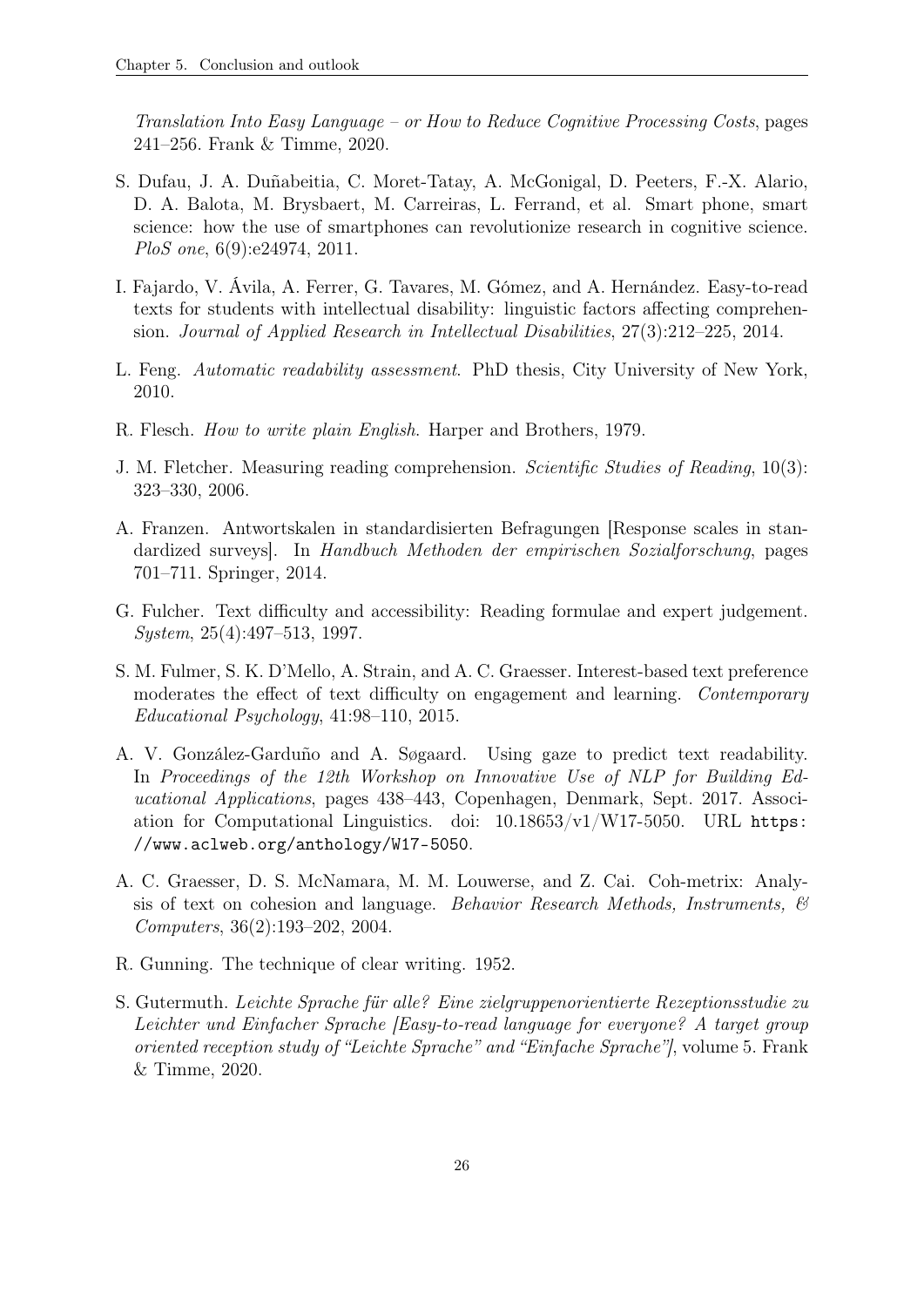- <span id="page-34-3"></span>M. Huenerfauth, L. Feng, and N. Elhadad. Comparing evaluation techniques for text readability software for adults with intellectual disabilities. In Proceedings of the 11th International ACM SIGACCESS Conference on Computers and Accessibility, pages 3–10, 2009.
- <span id="page-34-6"></span>S. Jongstra, L. W. Wijsman, R. Cachucho, M. P. Hoevenaar-Blom, S. P. Mooijaart, and E. Richard. Cognitive testing in people at increased risk of dementia using a smartphone app: the iVitality proof-of-principle study. JMIR mHealth and uHealth, 5(5):e68, 2017.
- <span id="page-34-2"></span>S. Kandula and Q. Zeng-Treitler. Creating a gold standard for the readability measurement of health texts. In AMIA Annual Symposium Proceedings, volume 2008, page 353. American Medical Informatics Association, 2008.
- <span id="page-34-11"></span>E. Keuleers and M. Brysbaert. Wuggy: A multilingual pseudoword generator. Behavior Research Methods, 42(3):627–633, 2010.
- <span id="page-34-8"></span>W. K. Kirchner. Age differences in short-term retention of rapidly changing information. Journal of Experimental Psychology, 55(4):352–358, 1958.
- <span id="page-34-1"></span>G. R. Klare et al. Measurement of readability. Iowa State University Press, 1963.
- <span id="page-34-7"></span>A. N. Kluger and S. Adler. Person- versus computer-mediated feedback. Computers in Human Behavior, 9(1):1–16, 1993.
- <span id="page-34-4"></span>G. Leroy, J. E. Endicott, D. Kauchak, O. Mouradi, and M. Just. User evaluation of the effects of a text simplification algorithm using term familiarity on perception, understanding, learning, and information retention. Journal of Medical Internet Research, 15(7):e144, 2013.
- <span id="page-34-12"></span>J. M. Linacre. Many-faceted Rasch measurement. PhD thesis, The University of Chicago, 1989.
- <span id="page-34-13"></span>J. M. Linacre. Facets computer program for many-facet rasch measurement, 2020. URL <https://www.winsteps.com>. Version 3.83.4.
- <span id="page-34-10"></span>H. Maeda. Response option configuration of online administered likert scales. International Journal of Social Research Methodology, 18(1):15–26, 2015.
- <span id="page-34-5"></span>S. Pappert and B. M. Bock. Easy-to-read German put to the test: Do adults with intellectual disability or functional illiteracy benefit from compound segmentation? Reading and Writing, pages 1–27, 2019.
- <span id="page-34-9"></span>R. Perkuhn, C. Belica, M. Kupietz, H. Keibel, and S. Hennig. DeReWo: Korpusbasierte Wortformenliste [DeReWo: Corpus-based word form list]. 2009.
- <span id="page-34-0"></span>E. Pitler and A. Nenkova. Revisiting readability: A unified framework for predicting text quality. In Proceedings of the 2008 Conference on Empirical Methods in Natural Language Processing, pages 186–195, 2008.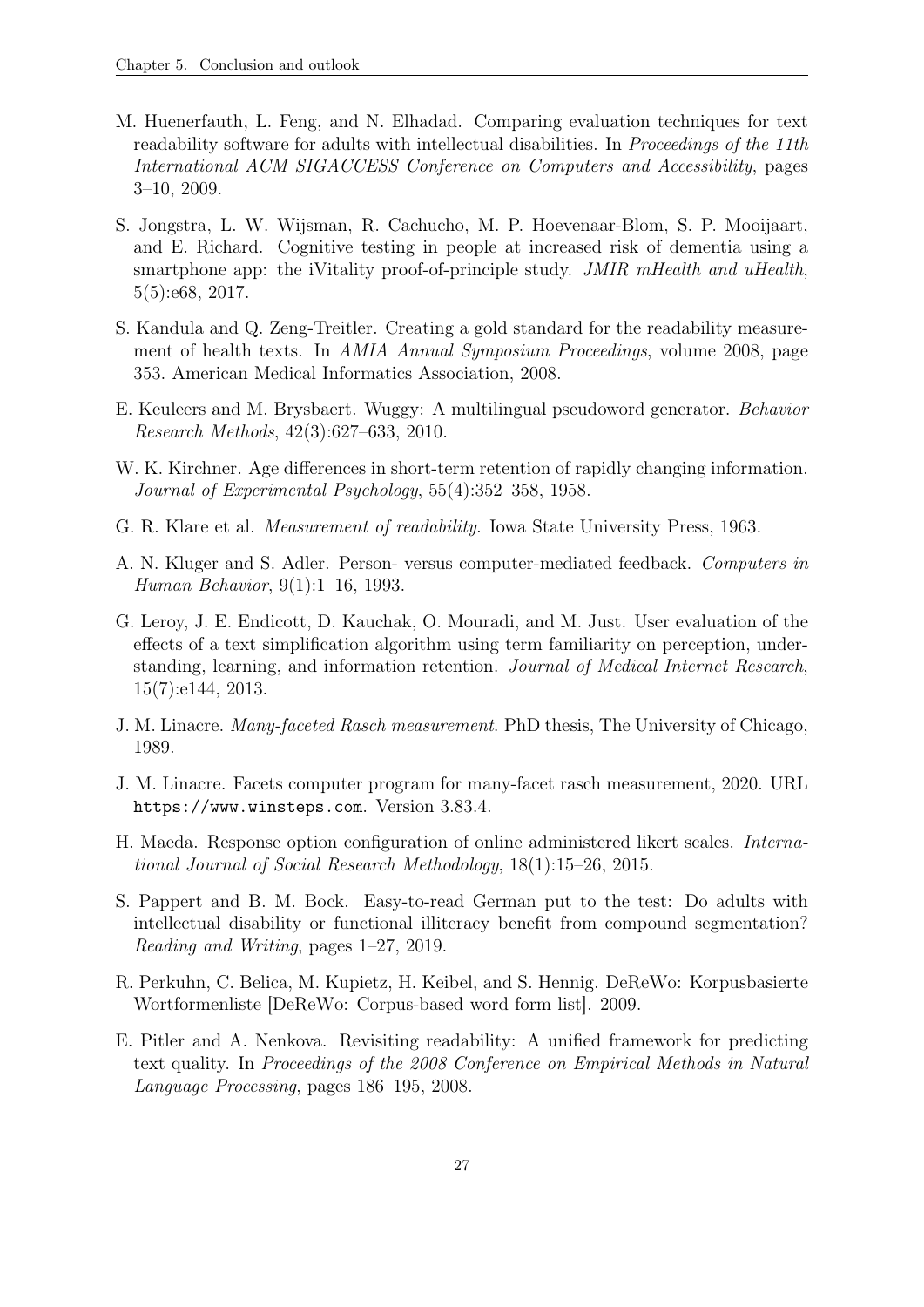- <span id="page-35-4"></span>E. Redmiles, L. Maszkiewicz, E. Hwang, D. Kuchhal, E. Liu, M. Morales, D. Peskov, S. Rao, R. Stevens, K. Gligorić, S. Kross, M. Mazurek, and H. Daumé III. Comparing and developing tools to measure the readability of domain-specific texts. In Proceedings of the 2019 Conference on Empirical Methods in Natural Language Processing and the 9th International Joint Conference on Natural Language Processing (EMNLP-IJCNLP), pages 4831–4842, Hong Kong, China, Nov. 2019. Association for Computational Linguistics. doi: 10.18653/v1/D19-1489. URL [https:](https://www.aclweb.org/anthology/D19-1489) [//www.aclweb.org/anthology/D19-1489](https://www.aclweb.org/anthology/D19-1489).
- <span id="page-35-9"></span>A. Säuberli, S. Ebling, and M. Volk. Benchmarking data-driven automatic text simplification for German. In Proceedings of the 1st Workshop on Tools and Resources to Empower People with REAding DIfficulties (READI), pages 41–48, Marseille, France, May 2020. European Language Resources Association. ISBN 979-10-95546-45-0. URL <https://www.aclweb.org/anthology/2020.readi-1.7>.
- <span id="page-35-7"></span>G. Stoet. Psytoolkit: A novel web-based method for running online questionnaires and reaction-time experiments. Teaching of Psychology, 44(1):24–31, 2017.
- <span id="page-35-1"></span>E. Sulem, O. Abend, and A. Rappoport. Simple and effective text simplification using semantic and neural methods. arXiv preprint arXiv:1810.05104, 2018.
- <span id="page-35-6"></span>C. Timmers, A. Maeghs, M. Vestjens, C. Bonnemayer, H. Hamers, and A. Blokland. Ambulant cognitive assessment using a smartphone. Applied Neuropsychology: Adult, 21(2):136–142, 2014.
- <span id="page-35-2"></span>S. Vajjala and I. Lucic. On understanding the relation between expert annotations of text readability and target reader comprehension. In Proceedings of the Fourteenth Workshop on Innovative Use of NLP for Building Educational Applications, pages 349–359, Florence, Italy, Aug. 2019. Association for Computational Linguistics. doi:  $10.18653/v1/W19-4437. \text{ URL https://www.aclweb.org/anthology/W19-4437.}$  $10.18653/v1/W19-4437. \text{ URL https://www.aclweb.org/anthology/W19-4437.}$  $10.18653/v1/W19-4437. \text{ URL https://www.aclweb.org/anthology/W19-4437.}$
- <span id="page-35-3"></span>S. Vajjala, D. Meurers, A. Eitel, and K. Scheiter. Towards grounding computational linguistic approaches to readability: Modeling reader-text interaction for easy and difficult texts. In Proceedings of the Workshop on Computational Linguistics for Linquistic Complexity (CL4LC), pages  $38-48$ , Osaka, Japan, Dec. 2016. The COLING 2016 Organizing Committee. URL <https://www.aclweb.org/anthology/W16-4105>.
- <span id="page-35-8"></span>N. Valliappan, N. Dai, E. Steinberg, J. He, K. Rogers, V. Ramachandran, P. Xu, M. Shojaeizadeh, L. Guo, K. Kohlhoff, et al. Accelerating eye movement research via accurate and affordable smartphone eye tracking. Nature Communications, 11(1):1–12, 2020.
- <span id="page-35-0"></span>W. Xu, C. Napoles, E. Pavlick, Q. Chen, and C. Callison-Burch. Optimizing statistical machine translation for text simplification. Transactions of the Association for Computational Linguistics, 4:401–415, 2016.
- <span id="page-35-5"></span>Y. Yuan, K.-m. Chang, J. N. Taylor, and J. Mostow. Toward unobtrusive measurement of reading comprehension using low-cost eeg. In Proceedings of the Fourth International Conference on Learning Analytics and Knowledge, pages 54–58, 2014.